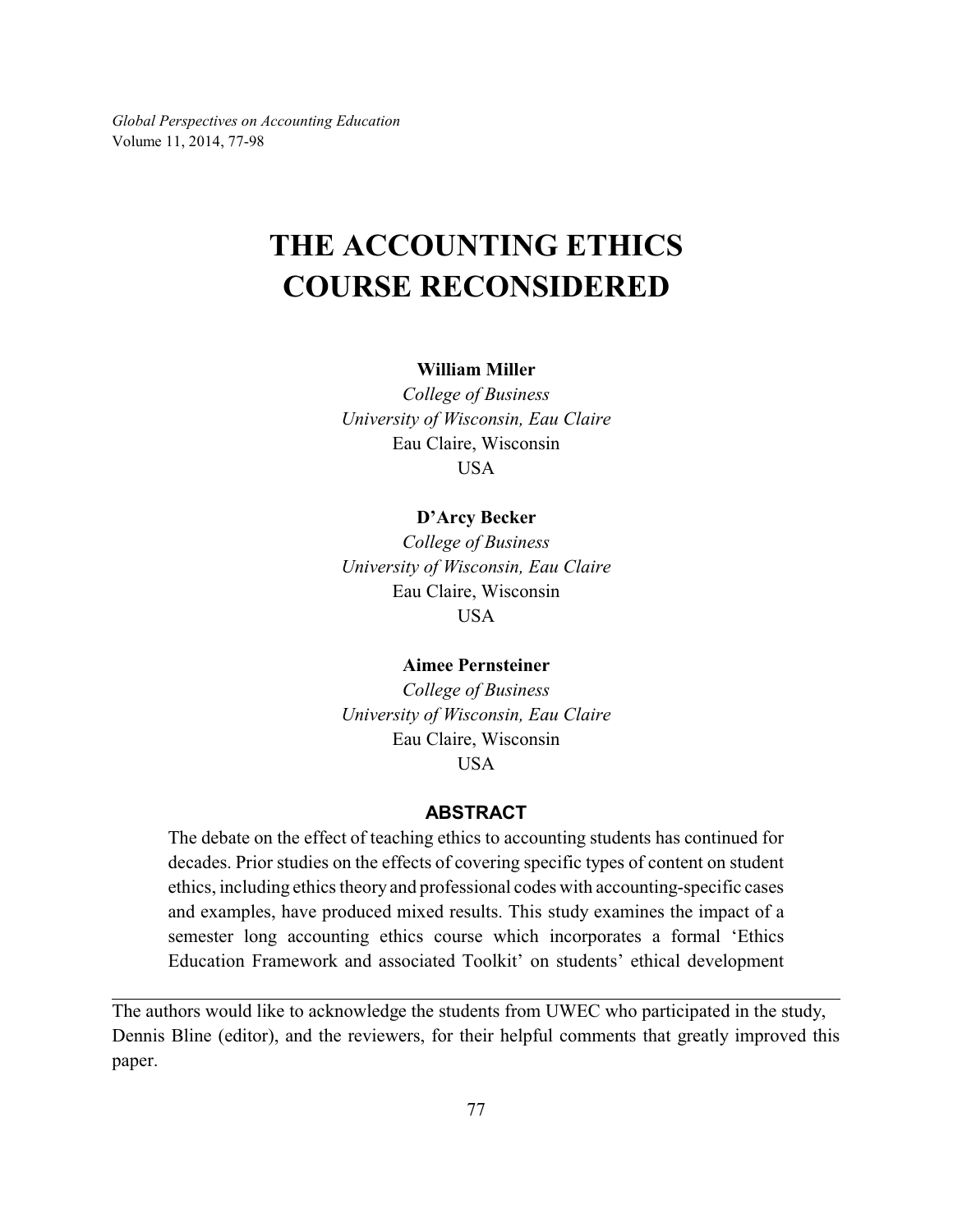(whether the students' know what is ethical), sensitivity/awareness (whether the students' recognize ethical issues) and intent (whether the students' would take ethical actions). This research differs from other research in this area in that it appears to be the first to measure the benefits of a complete framework, rather than the benefits from just one or two specific types of content. Senior accounting majors completed an accounting ethics course after completing many courses with some integrated ethics content. If integrated ethics content had sufficiently developed students' ethical development, sensitivity/awareness and intent, completion of this ethics course would not impact students' measures in these areas. Using a pre-test, post-test design, we found that this ethics course had a statistically significant impact on students' ethical development, sensitivity/awareness and intent. We find incremental value from an accounting ethics course like this for students in an accounting program with integrated ethics content. The question may not be whether we improve student ethics more by integrating ethics or teaching a stand- alone accounting ethics class, but what ethics content needs to be included in the curriculum to consistently and positively promote ethical action.

**Key words:** Accounting ethics, multi-dimensional ethics scale (MES), defining issues test (DIT), teaching ethics

**Data availability:** Data are available upon request from the first author

## **INTRODUCTION**

T he current business and economic climates seem to have strengthened interest in accounting student ethics by those outside of accounting (e.g. Korn, 2013). While we may tend to see this as a 'sign of the times', Roberts (2010) points out that the 1930s were also marked by economic crisis, governmental regulatory response and significant accounting and audit failures. A concern over ethics is nothing new to accounting; there has long been a strong interest in ensuring that ethics permeates all aspects of the profession.

Accounting research has addressed many issues related to teaching accounting ethics. Investigations in this area have addressed a continuum of interlocking questions. Broadly considered, those questions are: should / can ethics be taught, what are the best methods of teaching ethics, and how / can we measure the impact of teaching ethics.

There are no consistent answers to any of these questions. The variability in prior research results, and lingering doubts about the propriety and feasibility of making significant changes to ethics training for accounting students, have contributed to the general lack of progress in advancing the training. It seems that for every study showing one method or piece of content improving student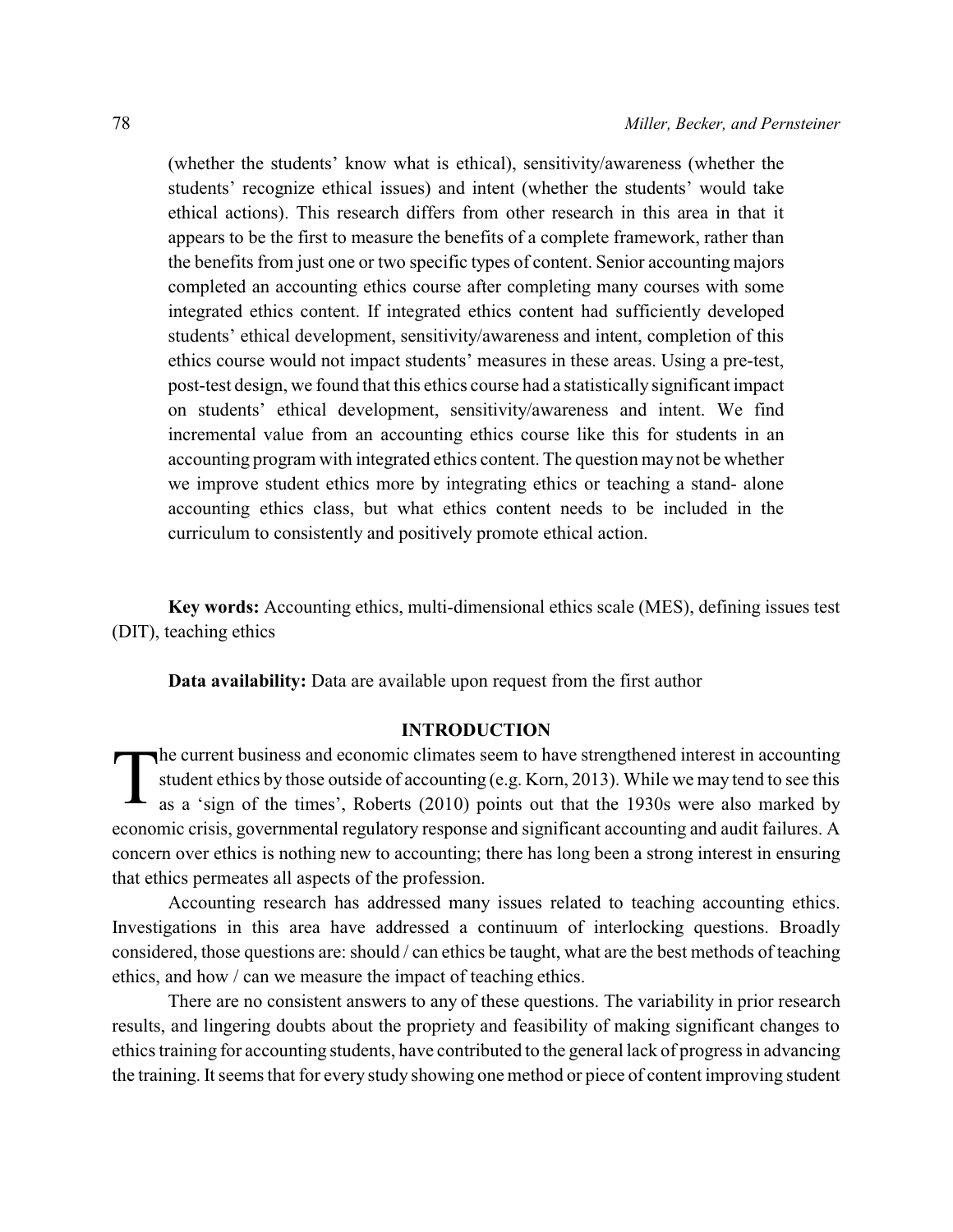ethics there is a counter-balancing study poking holes from either a methodological or a practical point of view.

Our study proposes a slightly different answer to some of the questions raised in prior research. We use a pre-test, post-test design to investigate effects of a semester-long accounting ethics course, modeled after the Ethics Education Framework (EEF) and Toolkit created from the work of the International Accounting Education Standards Board (IAESB), on the ethical development (do you know the ethical thing to do), ethical sensitivity/awareness (do you know when an ethical dilemma exists) and ethical intent (would you take the ethical action) of students. While previous studies have looked to measure the benefits of teaching ethics in general, or to coverage of specific ethical content, this study appears to be the first of its kind to try and measure the efficacy of following a complete framework like the EEF. We find a significant positive impact to student ethical development, sensitivity/awareness and intent. Our findings provide support to researchers who have previously suggested that ethics education needs to incorporate theory, values, professional responsibilities, awareness and judgment in order to promote actual ethical action (Dellaportas, 2011; Cooper et al., 2008). We link our methods to prior research, and believe our method poses a strong test of the efficacy of a stand-alone accounting ethics course which covers the EEF.

The next sections of the paper examine the underlying accounting ethics literature, propose hypotheses, explain our methods and results, discuss our conclusions, and identify study limitations and opportunities for future research.

#### **PRIOR LITERATURE**

#### **Why Teach Ethics**

Interest in accountants' ethics education comes from many parts of society, and this interest is heightened each time there is a new discovery of a financial fraud. After all, one of the only commonalities among all people who commit fraud is that they have gone to school (Ryan and Bisson, 2011). Therefore, school seems to be a logical place to turn to address ethics problems. Education has been shown to have a consistent and positive impact on ethical development of future accountants (Dellaportas, 2006). There is a general supposition that if accountants were better educated about ethics, there would be less fraud (Earley and Kelly, 2004). We believe this is true to some degree, although the extent to which it is true cannot be precisely known since many frauds occur outside the watchful eye of auditors or accountants.

Kohlberg (1969) provided a theoretical foundation for a significant body of ethics education research when he theorized that cognitive development occurs in stages and implied that ethics training could move students further along the ethics continuum. That is, students' ethical development need not be considered complete upon their entry into college. That same year, the Association to Advance Collegiate Schools of Business International (AACSB) added ethics training to its common body of knowledge requirements for all accredited business schools (Madison and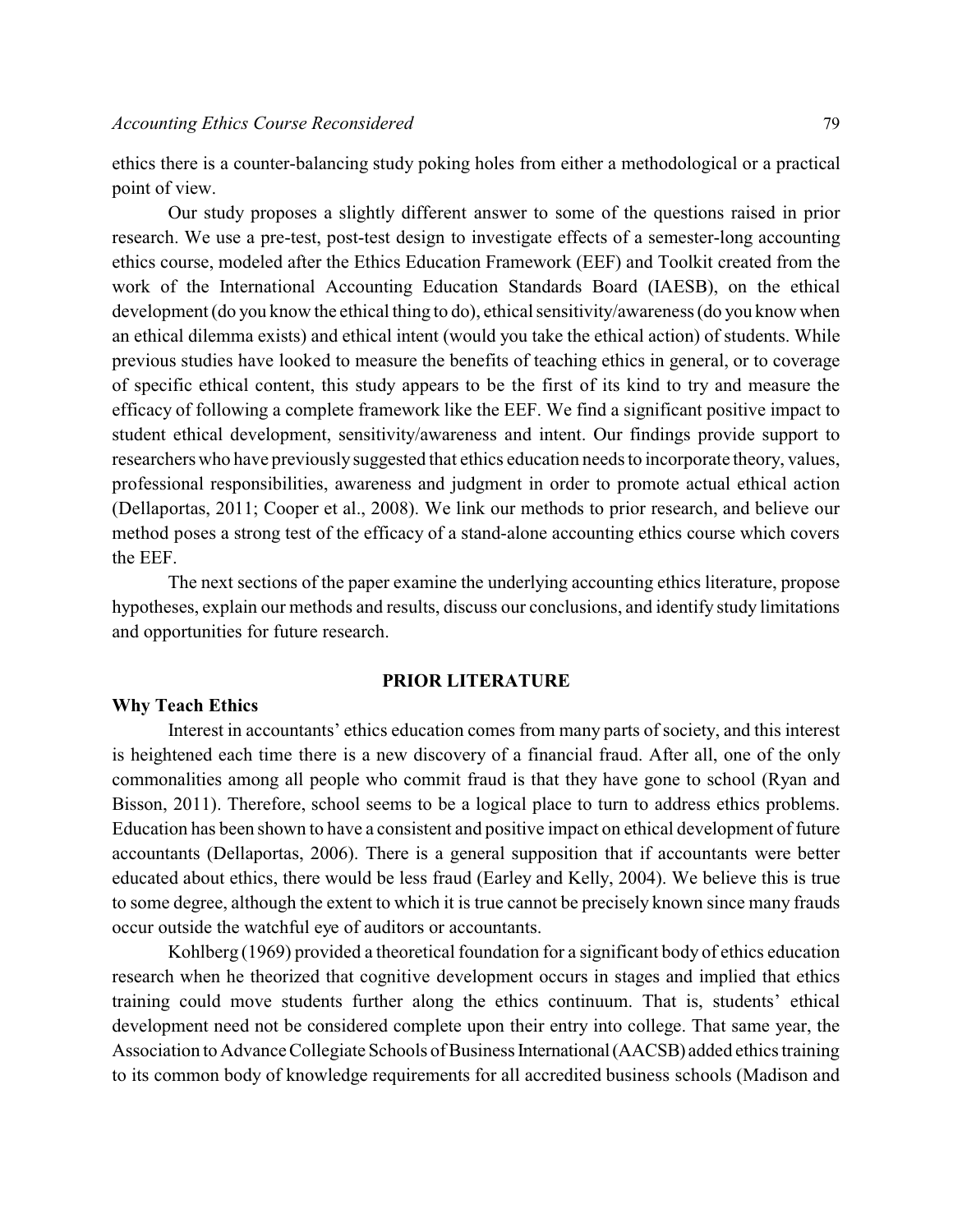Schmidt, 2006). These events provided both the incentive to conduct research on teaching ethics in accounting and a theoretical focus for this work.

Over the past 40 years, there has been controversy about whether ethics can (or should) be taught. Some people believe ethics need not be taught because students who learn the applicable laws for their profession will know what actions to take; others believe we must teach ethics to help ensure students learn to act within the intent of those laws (Bishop, 1992). Proponents of ethics education appear to be winning this battle; over 90% of U.S. business programs provide some type of ethics instruction (Stark, 1993).

#### **Ethics: What Should be Taught and How?**

Another major theme in accounting ethics education is 'what should be taught?' Should we cover only the AICPA Code of Professional Conduct and similar sets of rules, or should we also cover ethical and moral theories (e.g.Dellaportas, 2006)? Should ethics training consist of classroom training alone or should it include supplemental, practical training (e.g. Liu, Yao and Hu, 2012)? These two are among many papers in this area.

Another much-debated issue is whether the training should include integrated coverage (across the curriculum) or stand-alone ethics courses. The AACSBand National Association of State Boards of Accountancy (NASBA) allow ethics to be covered through an integrated program of content across the accounting curriculum. Integration creates less drag on the accounting curriculum than standalone courses; ethics content can be added this waywithout displacing significant amounts of accounting content. There have been periodic discussions about NASBA requiring separate ethics course(s) as a CPA exam requirement (e.g. Bean and Bernardi, 2007), but theywere met with strong opposition from both the profession and university accounting programs and failed to gain traction (e.g. Madison and Schmidt, 2006). In fact, Madison and Schmidt (2006) surveyed accounting department chairs and found that very few felt they could afford separate accounting ethics courses (less than 10% of AACSB schools in their survey had an accounting ethics course requirement); integration was implemented by default.

Accounting program willingness aside, the effectiveness of stand-alone ethics courses in accounting has been the topic of many studies. For example, one possible way to provide a separate ethics course while causing relatively little disruption to a curriculum is to offer a short course (a course lasting less than one full semester). For example, Ritter (2006) investigated the impact of a short-term ethics course and found little impact. A short course may be unable to cover ethics in sufficient depth. The marginal impact of full-semester ethics courses has also been studied; results have been mixed. The impact of these courses has been found to be positive in some studies (e.g. Klimek and Wenell, 2011) and not in others (e.g. Earley and Kelly, 2004; Shawver, 2009).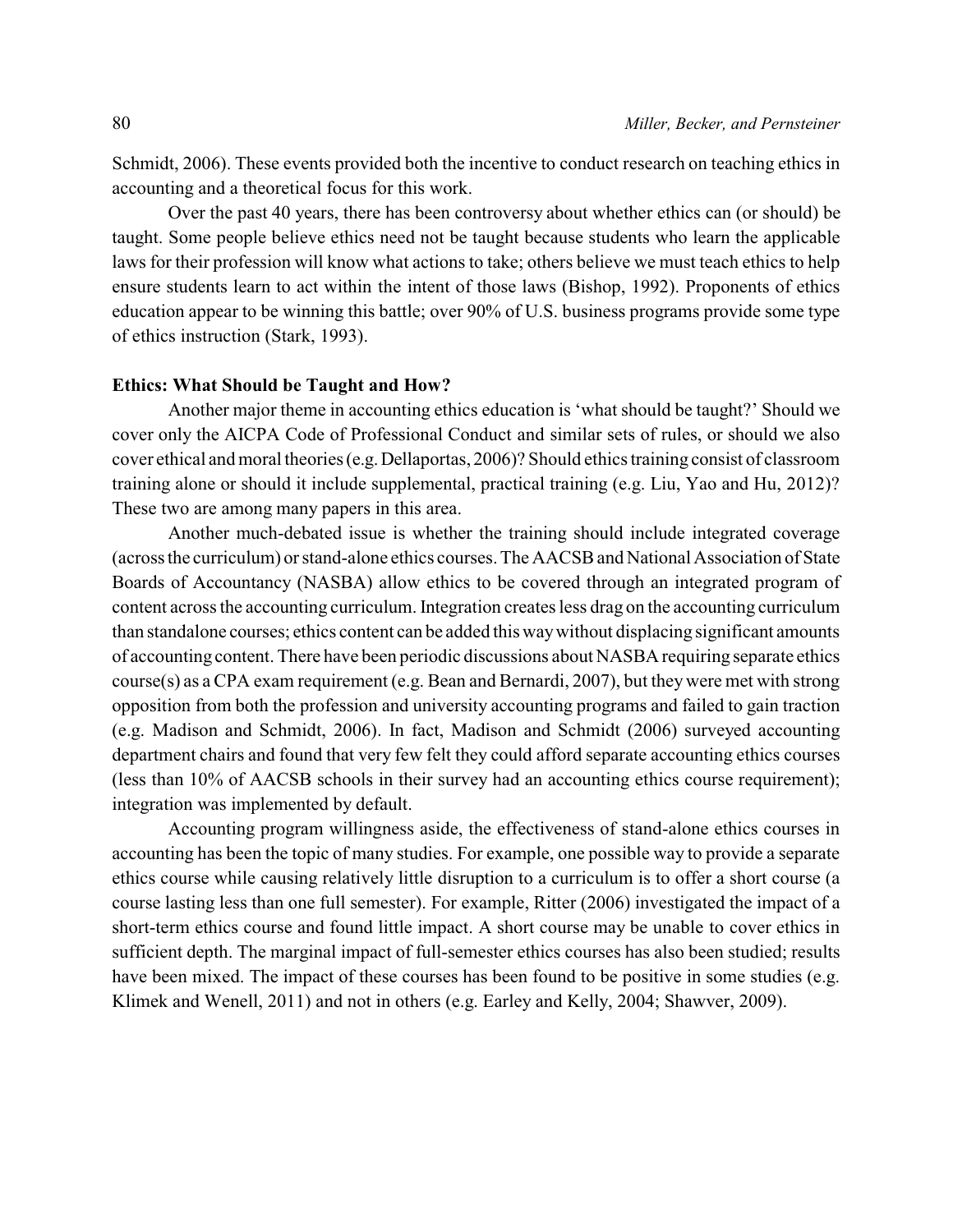## **Measuring the Impact of Ethics Education**

Regardless of whether the training method is integrated or not, the ultimate goal is to help all accounting students obtain a high level of ethical decision making and incorporate that knowledge into their future profession (Jagger, 2011). A major obstacle to overcome in reaching this goal is identification of the right measures to use to determine training's impact. Care must be taken to ensure students receive the right messages; research has shown that limited ethics content in accounting texts may imply that ethics is an unimportant topic for accounting students (e.g. Puxty et al., 1994). As with all curriculum initiatives, it is a challenge to prove ethics training adds value, and to show the educational methods are valid by creating ways to quantify them (Korn, 2013).

For many years, measurement of the impact of ethics training centered on the Defining Issues Test (DIT) of Rest (Rest, 1986). The DIT is comprised of a series of questions to address six ethically challenging scenarios; the higher the DIT score, the higher the level of moral reasoning (via Kohlberg's six stages of moral development). Kohlberg's theory is that an individuals' cognitive moral development progresses through a series of stages from childhood onward: moving from egoistic concerns through considering the needs of others, following societal norms and finally thinking in terms of the greater good. Individuals are influenced by all of these factors throughout their lives, placing more emphasis on some than others. The DIT measures which factors (from Kohlberg's stages) the respondent is using to answer the questions.

The DIT is well-respected and highly reliable. However, it may not be sensitive to cognitive development changes in all instances. Specifically, the DIT may not be able to capture the level of cognitive moral growth that occurs within a course (Shawver and Sennetti, 2009). If the DIT is most effective in measuring longer term (beyond the length of one course) cognitive development, studies purporting to show little impact of ethics training may simply have been unable to measure the effects of the training fully if they relied only on DIT results alone.

Fogarty (1995) proposed moving beyond the DIT as the only measure of ethics training outcomes. Rest et al. (1999) recommended measuring the impact of ethics training using more than one measure to ensure all aspects of the effect are captured. They addressed the benefits of combining moral development theory with schema theory. For example, when effects on changes in moral development as measured by the DIT (what students know) are marginal, effects on students' general schema for ethical decision making (what they would do) may be present. In such an instance, the effect of the training would be beneficial.

The Multidimensional Ethics Scale (MES) adds the ability to measure changes in or differences between both an individuals or a groups' ethical sensitivity/awareness and ethical intent (awareness of ethical issues within a dilemma and whether they intend to 'do the right thing') (Cohen et al., 1996). The DIT and the MES capture different outcomes of ethics training. While the DIT measures general (non-situation specific) moral development, the MES measures relative levels of awareness and intent in regard to situation-specific outcomes (Shawver and Sennetti, 2009). So while the DIT results might be used to determine where an individual falls along Kohlberg's ethical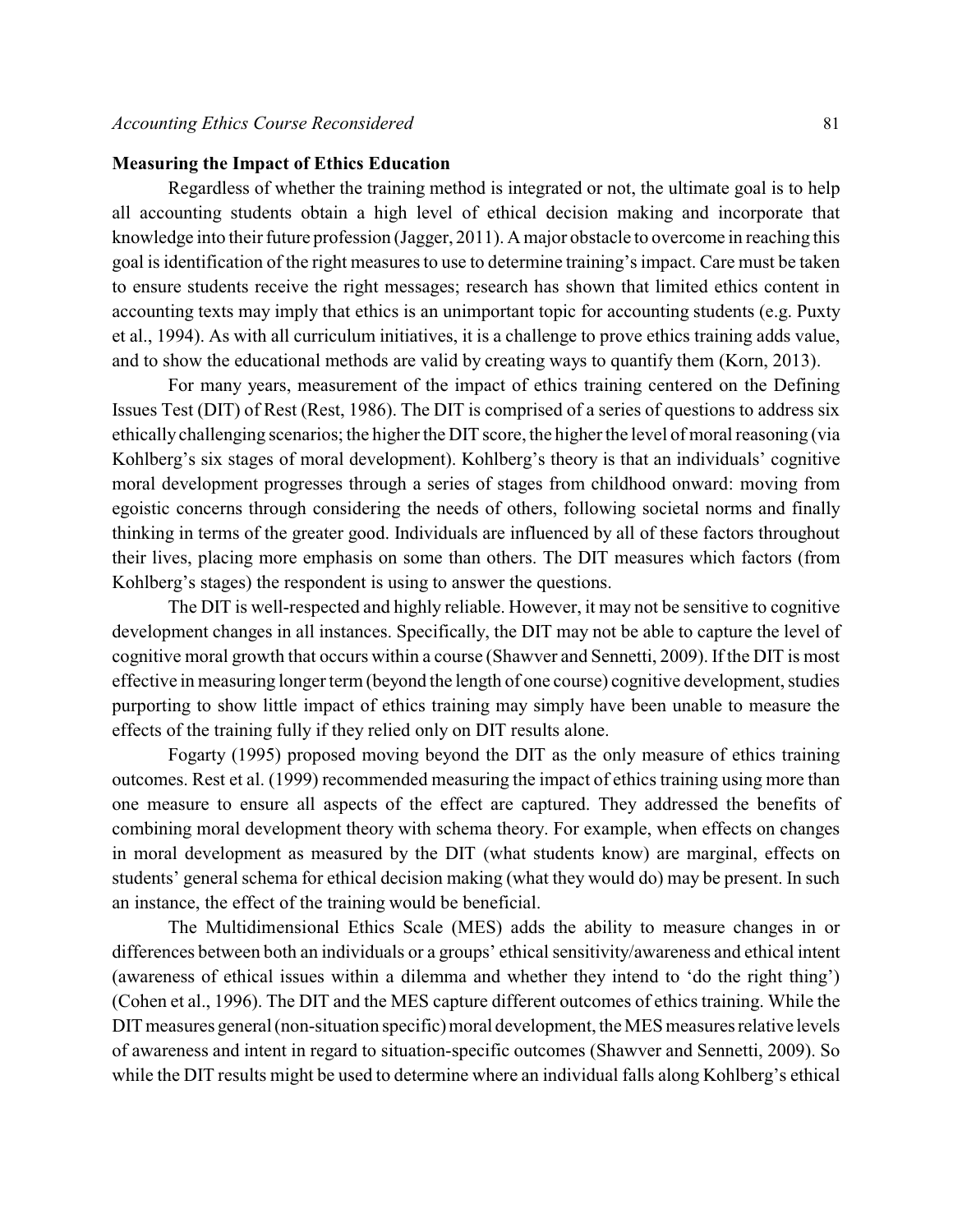development scale (an absolute measure), the MES measurement of sensitivity and intent do not have a scale to compare to (a relative measure): the MES scores need to be compared with other MES scores (differences between individuals or groups, or changes between the same individual or groups- over time or the result of some intervention). Interventions that impact ethical sensitivity/awareness may be critical as a foundation for development of moral judgment (Jagger, 2011).

## **Impacting Ethical Development, Sensitivity/Awareness and Intent**

The form the training should take to include effects on Development, Sensitivity/Awareness and Intent is unclear. Previous studies on the impact of numerous types of ethics training have shown inconsistent results. Fleming et al. (2009) found students' ethical reasoning improvements from ethics training tend to be in the same discipline area as the training. Additionally, professional, situation-specific ethics training have been shown to improve student ethics (e.g. Frank et al., 2010). This implies that situation-specific ethics training in accounting would have a desirable impact on students.

However, ethics interventions limited to auditing courses and a pedagogy that emphasizes the Professional Code of Conduct are not always conducive to increases in moral judgment development (Dellaportas, 2006; Lampe and Finn, 1994). Indeed, the most ethical action may not always conform to the relevant Code section (Mele, 2005; Scribner and Dillaway, 1989).

Many studies have investigated whether the use of cases on ethics provide the perfect medium for conveying professional, situation-specific ethics training that moves beyond the Professional Code of Conduct. Interestingly, these studies fail to consistently show significant improvements in DIT scores when using cases. For example, Wilhelm and Czyzewski (2006) found no significant improvement in DIT measures when accounting textbook case studies with ethical content were used in an introductory accounting course. In addition, Shaub (1994) criticized overreliance on ethics cases when teaching ethics; and, Armstrong (1993) argued, that cases without the tools for theoretical analysis do not consistently enhance students' ability to reason ethically.

If situation-specific materials, the Code of Conduct and cases are not enough, what is missing? Scribner and Dillaway (1989) proposed that limiting coverage of ethics to cases or codes of conduct fails to expose accounting students to the broad ethical dimensions of accounting practice. Further, simply introducing an ethical decision-making framework in addition to case studies may not be enough to address both theoretical and situation-specific ethics (Wilhelm and Czyzewski, 2006). Direct instruction on theoretical ethical analysis may also be needed to achieve a full range of ethics outcomes.

## **Ethics Education Framework and Toolkit**

The 2004 AACSB Ethics Education Task Force (AACSB, 2004) and the International Accounting Education Standards Setting Board (IAESB), a standard setting body of the International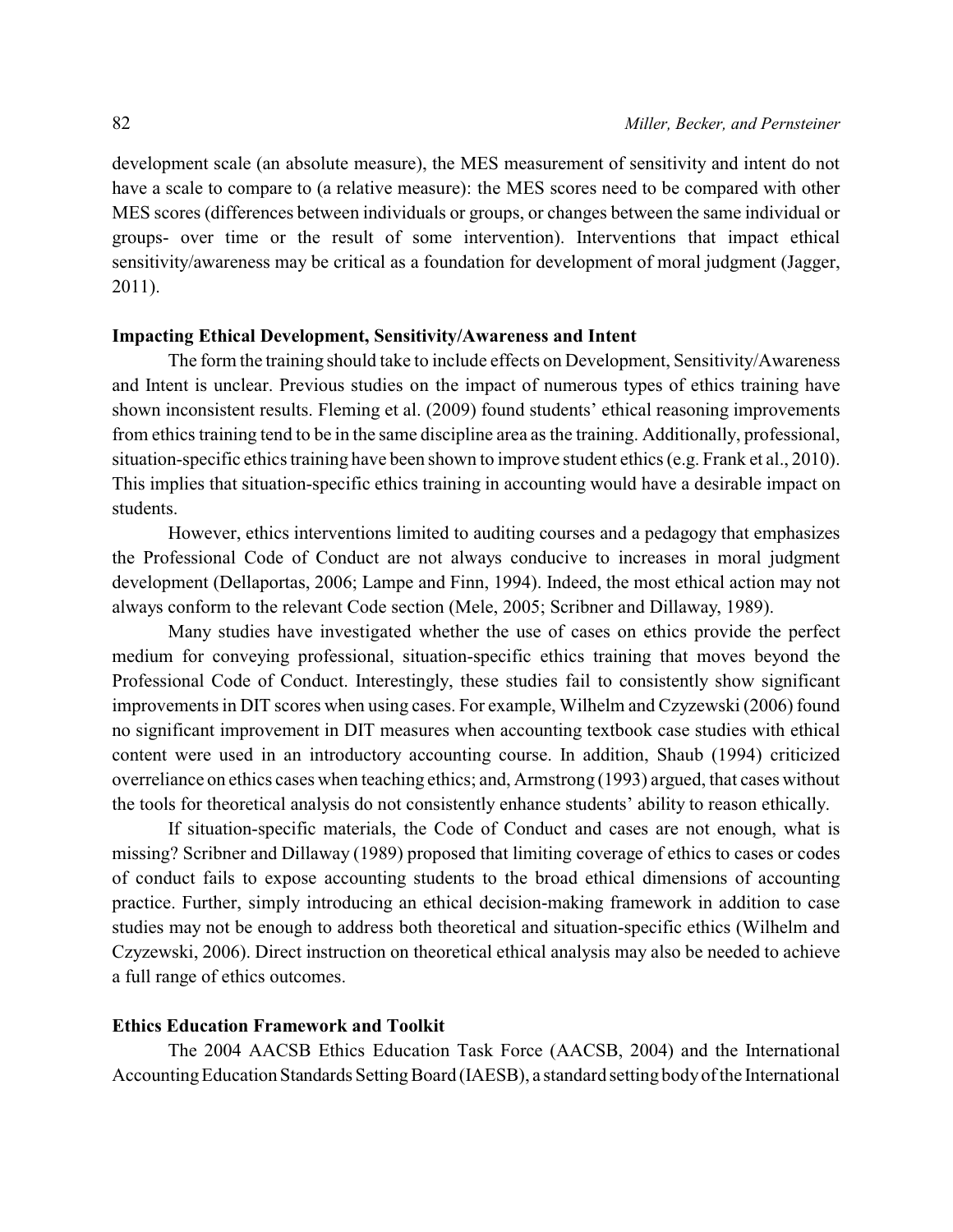Federation of Accountants (IFAC) did ground-breaking work that led to a new approach to teaching ethics called the Ethics Education Framework (EEF). Cooper et al. (2008) developed an ethics toolkit and the EEF more fully; this framework was expanded in Dellaportas (2011).

The EEF is based on structural development theory and Rests' (1986) four component model of ethical development. This model proposes that ethics content address these four areas: Ethical Sensitivity/Awareness; Development; Motivation; and Character. The EEF enables students to move from acquisition of ethics knowledge to a broader understanding of ethics that includes awareness, judgment and behavior. That is, it should impact students' ethical development, ethical sensitivity and ethical intent. At the core of Rest's model is the theory that the four components work together to result in moral action. All four of these areas must be covered in order to result in moral behavior (Dellaportas, 2011). This relationship as depicted by Dellaportas can be seen in Figure 1. This may be part of the reason for mixed results in previous studies looking at whether a given approach to ethics teaching was successful in promoting ethical development of any kind or not: the interventions tested did not include all four parts of the EEF.

So far, few U.S. accounting programs appear to follow this model. In a study of U.S. accounting programs at 97 universities from 44 states, Miller and Becker (2011) found that most programs have very little coverage of ethical foundational topics including terminology, theory and decision-making models. Further, as explained in Tweedie et al. (2013), when theories are included they tend to be western culture-centric, leaving non-western culture ethics out. This study looks to determine whether a course designed around all four elements of the EEF will garner the benefits espoused by the IAESB, the AACSB, and others.

#### **HYPOTHESES**

Bampton and Cowton (2013) suggest ethics education in accounting move beyond the simple question of whether there is an impact and begin to help clarify the nature of ethics interventions that can have an impact: what sorts of interventions, in what combinations, under what circumstances and what sorts of people can be impacted. The EEF provides a basis for course design that makes both theoretical and academic sense. Prior research investigating the benefits of including some of the individual categories or elements within the EEF has found mixed results, but there does not appear to be any research which tests the validity of the benefits claimed by following a complete model like the EEF. This study appears to be the first to try to test the efficacy of the full EEF.

We implemented a course consistent with the EEF in a semester-long accounting ethics course. The topical coverage of this course includes all the topics suggested by Sadowski and Thomas (2012) as prescribed by the EEF. It also clearly covers each of the four stages of the EEF as described by Dellaportas (2011). Therefore, this course provides a test of whether a course that integrates the four components of the EEF will result in increases in a students' ethical development, ethical sensitivity/awareness and/or ethical intent.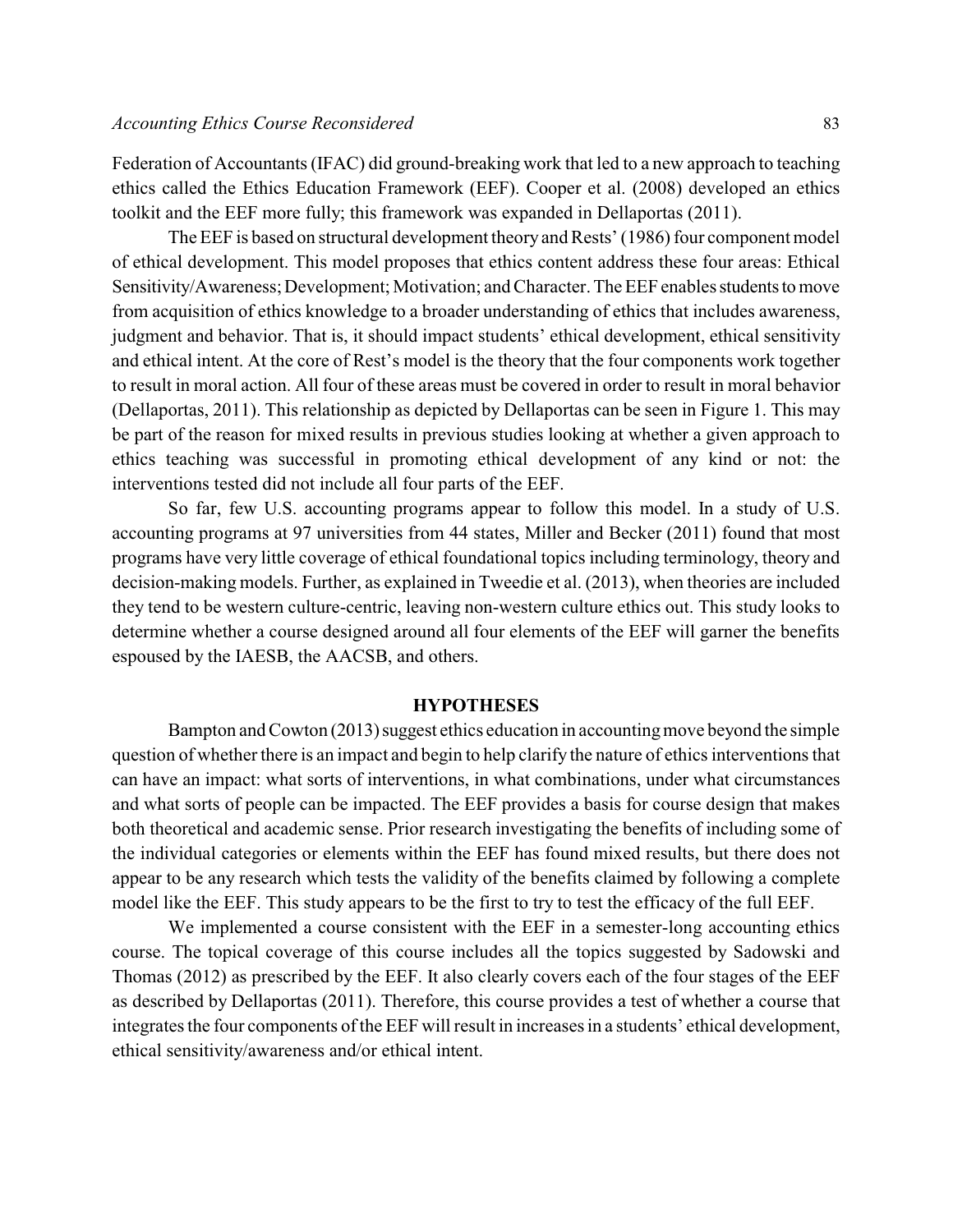# **FIGURE 1 Depiction of how the proposed objectives of ethics education are linked to the EEF and Rest's Four Component Model (Dellaportas, 2011)**



Established measures were used to evaluate the impact of this ethics intervention. Using preand-post intervention measurements of both the DIT-1 and the MES, we measured the change in ethical development, sensitivity/awareness and intent to test the following hypotheses:

- **H1:** Overall ethical development (Both P and N2 scores) as measured by the DIT-1 will increase as a result of ethics interventions in a one semester accounting ethics course.
- **H2:** Ethical sensitivity as measured by the Composite MES for Sensitivity (Aggregate score for items 1-12) will increase as a result of ethics interventions in a one semester accounting ethics course.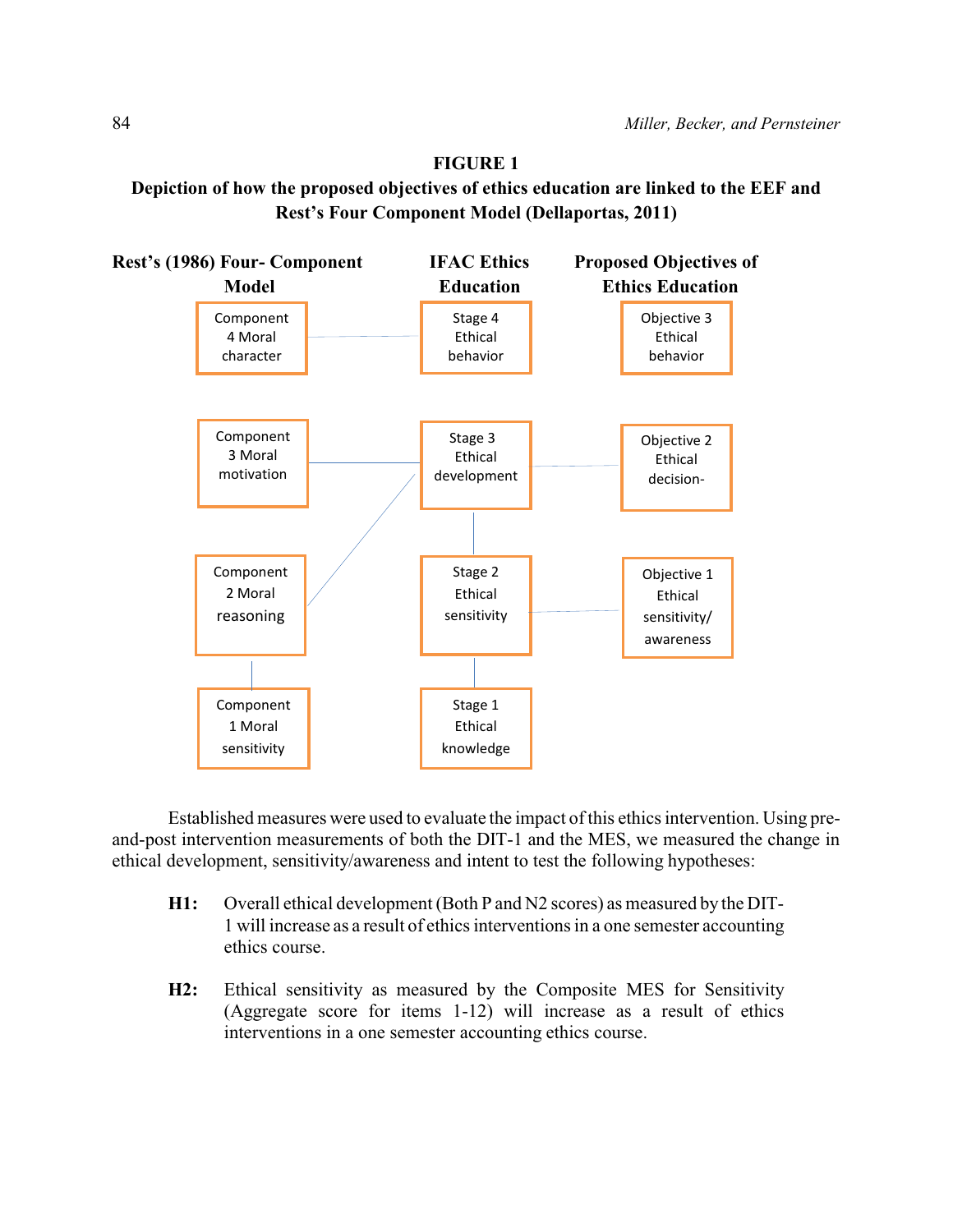**H3:** Ethical intent as measured by the MES for Intent (Items 13 & 14 individual and peer intent) will increase as a result of ethics interventions in a one semester accounting ethics course.

#### **METHOD**

# **Implementing the EEF: Course Design**

In the Fall of 2009, this course was developed in a manner consistent with the four stages proposed by the EEF. The course is an elective that is completed at the end of an accounting curriculum that integrates ethics coverage across many accounting courses. The EEF provided guidance on the types of theoretical and rules-based information needed to help students progress in overall ethical development, ethical sensitivity/awareness, and intent.

There are benefits to offering an accounting ethics class near the end of a student's curriculum. The integrated ethics content prior to this ethics course may provide students with a predisposition to learn more sophisticated ethics content, allowing them to advance further than would be possible earlier in their careers. Further, since the course is taken late in the accounting curriculum, complex accounting topics with somewhat subtle ethical dilemmas can be addressed. See Appendix A for a complete listing of prerequisite courses.

Using an entire course to cover the EEF helps ensure there is enough exposure to the elements of the EEF to have the desired impact. Prior research on short ethics interventions has been mixed. Jones (2009) showed it is possible to impact student ethics in a shorter period of time, but Wilhelm and Czyzewski (2006) found no impact from a shorter ethics intervention. This semesterlong ethics intervention provides maximum impact on students and has more promise for finding impacts on student ethics because there is time to cover theory, decision-making models, professional standards and cases.

Nearly all students in this semester-long course are fifth year accounting majors (the course is only open to accounting majors) who are within one or two semesters of fulfilling the 150 credit hours required for the CPA exam. The course content goes well beyond that of a typical audit or fraud course, utilizing the 'Ethical Obligations and Decision Making in Accounting' text by Steven Mintz and Roselyn Morris. In addition to the text, case studies (individual and group), articles from the financial press and various other readings were used (a detailed course schedule is available upon request). Among the other readings were the five suggested cases and six supplemental readings outlined in Jennings (2004) as seminal works that could be used to help future accountants and auditors understand dilemmas they will face and how to resolve them.

The course starts with coverage of the foundational knowledge suggested by Stage 1 of the EEF: defining ethics and the three primary genres of ethical theories – Virtue Based, Duties/Rights Based and Desire based. Some basic morally problematic cases are used to illustrate and discuss the theories. Supplemental readings are used to provide context and help facilitate a deeper understanding of the concepts. This includes a discussion of virtues embedded in accounting, including integrity as the cornerstone of all of our work. The course builds on that knowledge while applying it and referring back to it throughout the semester.

Next the course introduces EEF Stage 2 topics related to ethical sensitivity: Kohlberg's Stages of Moral Development and Rest's Four-Component Model of Morality (moral sensitivity, judgment, motivation and character). Supplemental readings are used to cover Kohlberg's Theory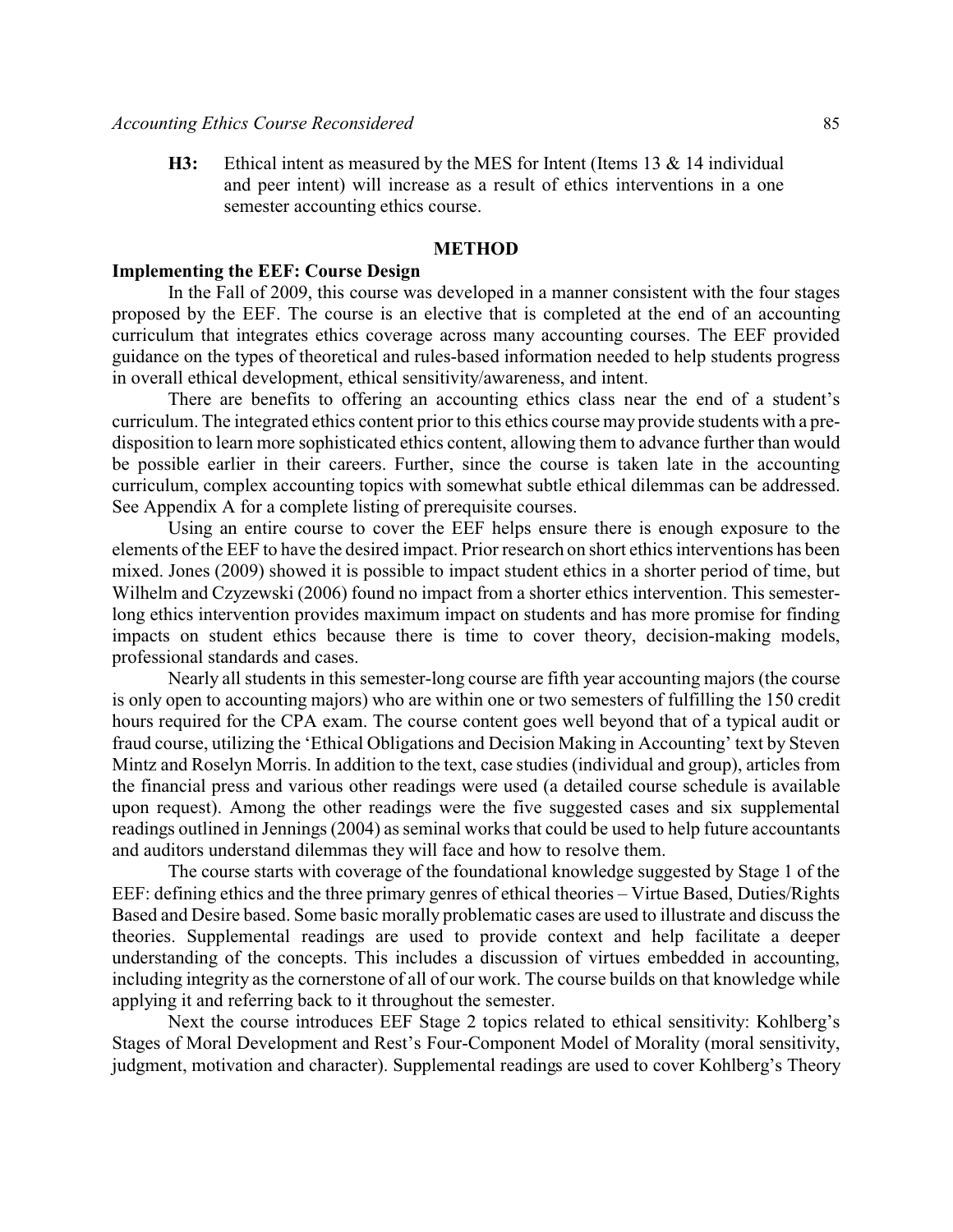of Moral Development in more detail, and the importance of the role of accounting in society. The concept of accountants as keepers of the public trust is also introduced.

Coverage includes the Professional Code of Conduct of the AICPA; AICPA ethics rules; the role of an audit and auditor; and, the role of accounting in society. Cases are used to promote students' ability to recognize ethical issues. Prior research has shown that coverage of accounting ethics without profession-specific coverage is unlikely to result in improved ethical development (e.g. Fleming et al. (2009); Frank et al. (2010).

The course then shifts to the introduction of EEF Stage 3 content of Ethical Decision Making: several ethical decision-making models are introduced. While similar in content, the models vary somewhat in emphasis. For example, the model of Enomoto and Kramer (2007) emphasizes tensions between duties, desires and virtues of different stakeholders while Mintz and Morris (2008) emphasizes core values that apply to all stakeholders.

In stage 3, students analyze cases from the perspective of the theories from each of the three ethical genres introduced in Stage 1 and models from Stage 2. They consider the facts through the lens of various stakeholders, or stakeholder groups. As previously cited, prior research has shown that having students analyze cases without providing them with the tools for theoretical analysis is less likely to enhance their ability to reason ethically (e.g. Armstrong, 1993). It is the application of the theoretical genres that provides the efficacy of the decision making models. The objective at the conclusion of the Stage 3 material, is for students to know, understand and be able to apply ethical theories, be more sensitive to ethical issues and know how to analyze ethical issues they encounter.

Stage 4 of the EEF provides the motivation to actually do the right thing: to have the courage to act ethically. Students apply the concepts of the first 3 stages in increasingly complex accounting cases which include legal and regulatory obligations including SOX and other laws, and corporate governance issues. The coverage of typical ways in which accountants get themselves into trouble and specific real-life ethical failures from the accounting industry are important elements in this stage, as well.

It is through repeated analysis of accounting cases, integrating the application of the ethical theories and identifying ethical issues that students become motivated to do the right thing. Therefore, EEF stages 1-3 are introduced in the first half of this course but are revisited frequently throughout the integrative cases used in stage 4. This is an iterative process, not a linear one. The EEF does not imply sequential coverage of stages but rather a gradual build of one type of ethics knowledge upon the next. Further, (Dellaportas, 2011) states that practical implementation of the first 3 stages is needed for students to achieve maximum ethical development.

The course material is modified slightly every fall. While the core topics remain the same, the supplemental materials are expanded and refreshed to some degree. The introduction of the most current and relevant accounting related topics are chosen from the headlines for inclusion. In addition, this last semester each student had to bring in and share three accounting related ethical issues they had found in the news or in real life.

#### **Participants**

This study was conducted over three years at a large mid-western university; accounting ethics class enrollment varied from 19-30 students, resulting in 72 total participants (see Table 1). Participation in the study was voluntary; in the third year, the students received extra credit if they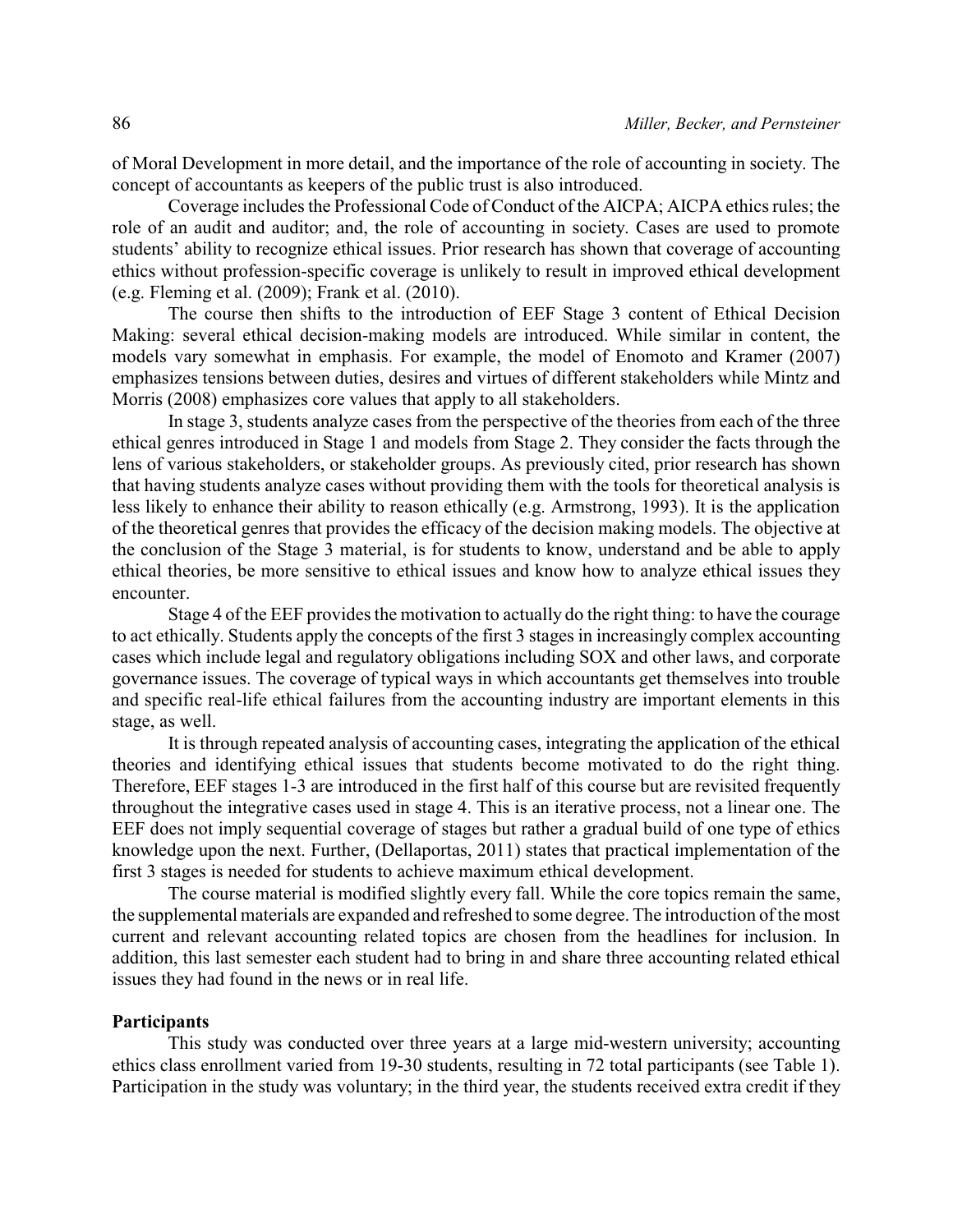# **TABLE 1**

| Semester  | Sample Size | Gender Mix $(F/M)$ | Average Age |
|-----------|-------------|--------------------|-------------|
| Fall 2009 |             | 8/15               | 24.10       |
| Fall 2010 | 19          | 12/7               | 24.05       |
| Fall 2011 | 30          | 12/18              | 22.80       |

# **Participant Description**

completed both the pre-course and post-course measures. The extra credit given amounted to less than 1% of total course points. This was done because the size of the testing instrument had grown and the instructor felt the time required to complete the survey might inhibit the willingness of the participants to complete it: 100% of the students in the class participated in each of the three years.

During the first two years of the study, only Hypothesis 1 was tested, in the final year all three Hypotheses were tested. While the DIT has been used for many years as a standardized testing instrument for ethical development, the idea of combining that measure with other measures only started to gain support around the time the course was originally developed. Therefore, additional measures were added in the final year of the study.

#### **Measures**

A pre-test, post-test design was used to look for impacts from this ethics course. Prior research showing students at the end of an accounting ethics course having higher levels of ethical reasoning (e.g. Klimek and Wenell, 2011) was unable to prove that the higher level of reasoning was due to the ethics course. It could simply be that the students had higher levels of ethical reasoning (for unknown or unidentified reasons) at the start of the ethics course. The use of a pre- and post-test design allowed us to focus on the change in the measures from the start until the end of the semester. While each student may be at a different place at the start of the course, it is the change which each of our hypotheses are testing.

To maintain anonymity, each student provided their own unique four digit code which they used when taking both the pre- and post-tests. This allowed us to match the pre-and post-survey results on a respondent-by-respondent basis, and yet protect the students' identities.

To investigate the full impact of an EEF-based ethics course, impacts on ethical development (knowing the right thing to do), ethical sensitivity (do you know when an ethical issue exists) and ethical intent (do you intend to take ethical actions) should be evaluated. The DIT-1 P and N2 were both used to measure changes in moral development. The MES was used to measure changes in both ethical sensitivity/awareness (items 1-12) and ethical intent (items 13  $\&$  14). No correlation exists between the DIT and MES scores; that is, a given score on the DIT does not correlate to a particular score on the MES (Shawver and Sennetti, 2009).

The first section of the survey included the DIT-1, which calculates both a P-score and an N2 score for each participant. Both the P-score and N2 scores measure the "the relative importance" a subject gives to principled moral considerations in making a decision about moral dilemmas" (Rest, 1986, Rest et al., 1997). For both measures, the higher the score, the more the subject relies on moral principles to make their decisions, than singular considerations like duties, desires, or social approbation. If a student's P and N2 scores have increased, their ethical development has increased.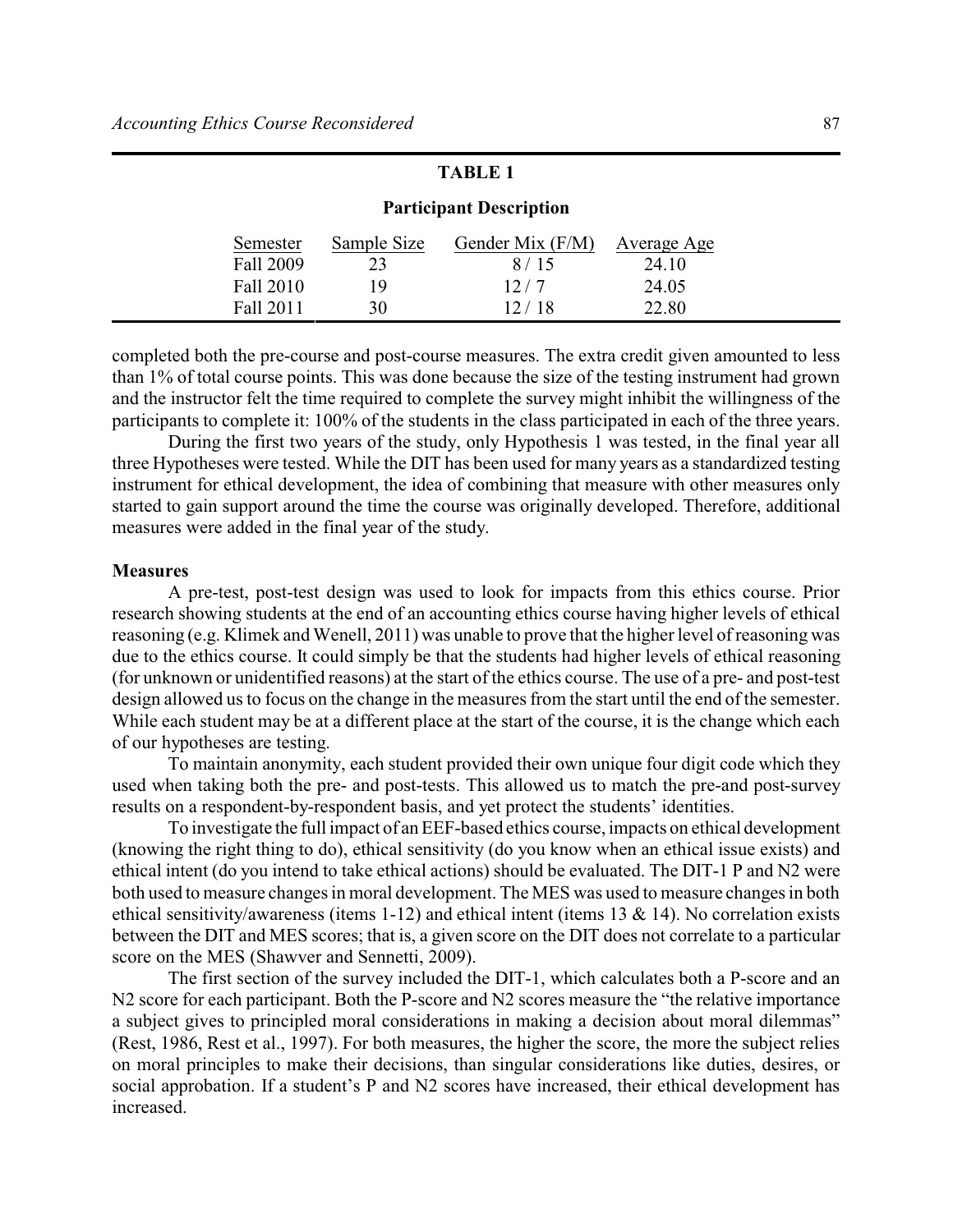Both the P and N2 scores were used to test Hypothesis 1: A student's ethical development will increase from taking this course. The N2 score is a newer score than the P score. Also developed by Rest, N2 is generally considered more accurate than the P score in measuring the importance given to moral considerations (Rest et al., 1997). For example, the P Score has been criticized in the past for its exclusion of data from lower stage responses. The N2 score is an improved index which incorporates this previously excluded data. While the P score measures only the acquisition of new thinking, the N2 also measures the systematic rejection of simplistic thinking (Rest et al., 1997). We used both the P and N2 scores to provide comparability of our results with those studies conducted prior to the creation of the N2, and to add reliability to our results. The responses collected for the DIT-1 (both the pre- and the post-results) were sent to the Office of the Study of Ethical Development at the University of Alabama in Tuscaloosa for scoring, who calculated the P-score and N2 score by respondent.<sup>1</sup>

The second section of the survey contained the MES, which is comprised of three business vignettes validated through prior accounting ethics studies. The three vignettes include situations involving laying off a new hire or a long-term employee, shipping product early to meet a quarterly bonus, and loaning money to a friend. Appendix B contains all three vignettes. Appendix C contains the survey questions. Students evaluated the actions taken in each vignette according to five philosophical constructs (Justice, Relativism, Egoism, Utilitarianism and Deontology) by answering 14 questions rated on a seven point scale.

Decreases in the composite score for items 1 through 12 between pre- and post-tests indicate increased awareness that the situation contains ethical issues. Consistent with prior research, (e.g.; Shawver et al., 2006; Sennetti et al., 2004; Cohen et al., 2001), we used the Composite Score for MES-Sensitivity (items 1-12) to measure changes in ethical awareness in our analysis to test Hypothesis 2.

The MES also asks questions about students' Ethical Intent: whether they would take the action (item 13), whether their peers would take the action and whether they consider the action ethical or not (item 14). As the intent to act ethically increases, a student's scores for MES-Intent will increase. Consistent with the prior studies noted above, we use the results of these two items measuring MES Intent in our analysis of overall intent to test Hypothesis 3.<sup>2</sup>

The third section of the survey included one question regarding the students' ratings of their interest in the course content at the start and at the end of the course. The question was included to determine if students' interest in course content changed over time (we compared ethical development over 3 years of teaching this course). The question was ranked on a 5-point Likert scale (where 1 indicated Strongly Agree and 5 indicated Strongly Disagree). We compared the aggregate pre- and post-course scores for the course to determine if there was any significant variation in student level of interest in course content which might have skewed the answers they gave in taking

<sup>&</sup>lt;sup>1</sup>The scores are calculated from the students' responses to six vignettes. The six vignettes include the ethical dilemmas of stealing a drug to save the life of a dying spouse, turning in an escaped prisoner who appears to be a benefit to society, a principal's decision to stop the publication of a school newspaper, a doctor's decision as to whether to help a dying patient die or not, making of a hiring decision based upon race, and justifying breaking of the law by students protesting.

<sup>&</sup>lt;sup>2</sup>Note that the MES-Intent questions 13 &14 move in the opposite direction as the MES-Sensitivity Scores; lower MES-Sensitivity indicates more ethical sensitivity/awareness while higher MES-Intent indicates more ethical intent.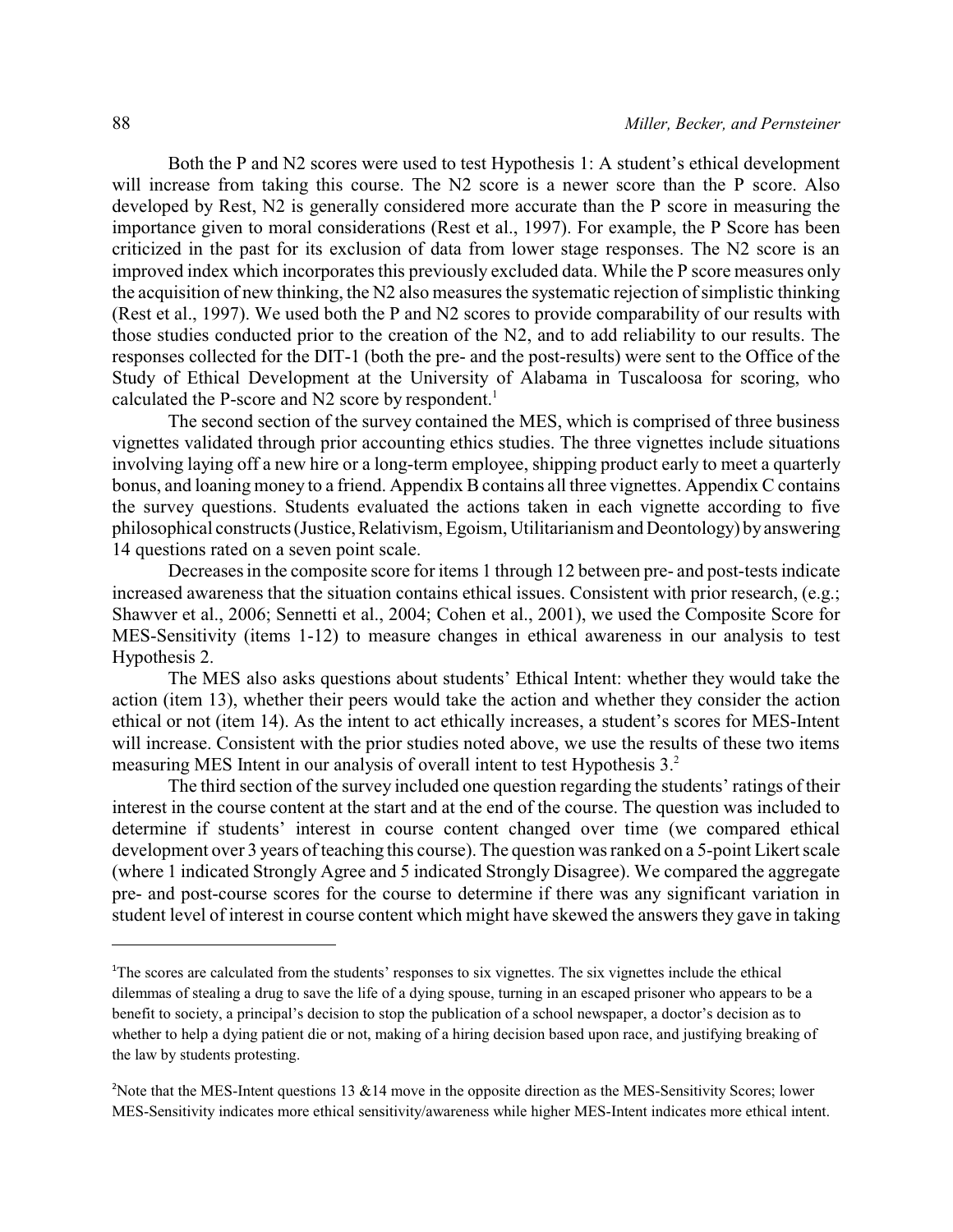the surveys. We also used the post-course score as a co-variate in the analyses and found no impact on the results.

The last section of the survey included demographic information about the respondents including their gender, age, race, and political views. For purposes of this study, we will be focusing on the students' gender and political views as potential influences to the answers given.

## **RESULTS**

In each of the results sections below, we did pre-test / post-test comparisons of the DIT-1 (P and N2 scores) for the 72 students who took the accounting ethics course over the three semesters studied (n of 19, 23 and 30 respectively). In addition, we compared the DIT, MES-Sensitivity/Awareness and MES-Intent results for the 30 students in Accounting Ethics in the final semester studied. We present the results for each of the 3 years (3 times teaching the course). In addition, as a part of a wider study, 60 other senior level accounting majors took this same survey in the third year of the study (during the same semester that the ethics class participants were surveyed). We compare the pre-test results of these other senior accounting students with the pre-test results of the accounting ethics students to determine if there is any significant difference in their starting points, given that the accounting ethics course is an elective course. This comparison was done to dispel any concerns that students choosing to take the elective ethics course are at a higher starting level of ethics than other fifth year accounting majors in this program. If they were, we would expect to find that their pre-test results would have shown them having higher ethical development, sensitivity/awareness and intent than other accounting students (since ethics is integrated throughout the accounting curriculum for these students).

There are many ways to judge changes in the DIT-1. Dellaportas (2006) proposed that a change of a mere 5 points in the score is indicative of a positive impact from a discrete ethics course. We used the average pre- and post-test DIT-1 P and N2 scores, and the average composite MES scores for Sensitivity/Awareness (questions 1-12) and individual question averages for Intent (questions  $13 \& 14$ ) in our analysis.

| <b>TABLE 2</b><br><b>Results for Hypothesis 1 - DIT Ethical Development (Testing P Score)</b> |             |              |         |  |
|-----------------------------------------------------------------------------------------------|-------------|--------------|---------|--|
|                                                                                               |             |              |         |  |
| Fall 2009 ( $n=23$ )                                                                          | 29.42       | 47.74        | .000    |  |
| Fall $2010(n=19)$                                                                             | 32.86       | 45.68        | .000    |  |
| Fall $2011$ (n=30)<br>34.28                                                                   |             | 44.17        | .003    |  |
|                                                                                               |             |              |         |  |
| <b>TABLE 3</b>                                                                                |             |              |         |  |
| <b>Results for Hypothesis 1 - DIT Ethical Development (Testing N2 Score)</b>                  |             |              |         |  |
| Measurement                                                                                   | Pre-Test N2 | Post-Test N2 | p-Value |  |
| Fall 2009 ( $n=23$ )                                                                          | 32.66       | 46.80        | .000    |  |
| Fall $2010(n=19)$                                                                             | 39.14       | 45.39        | .010    |  |

Fall 2011 (n=30)  $38.66$   $47.71$  .001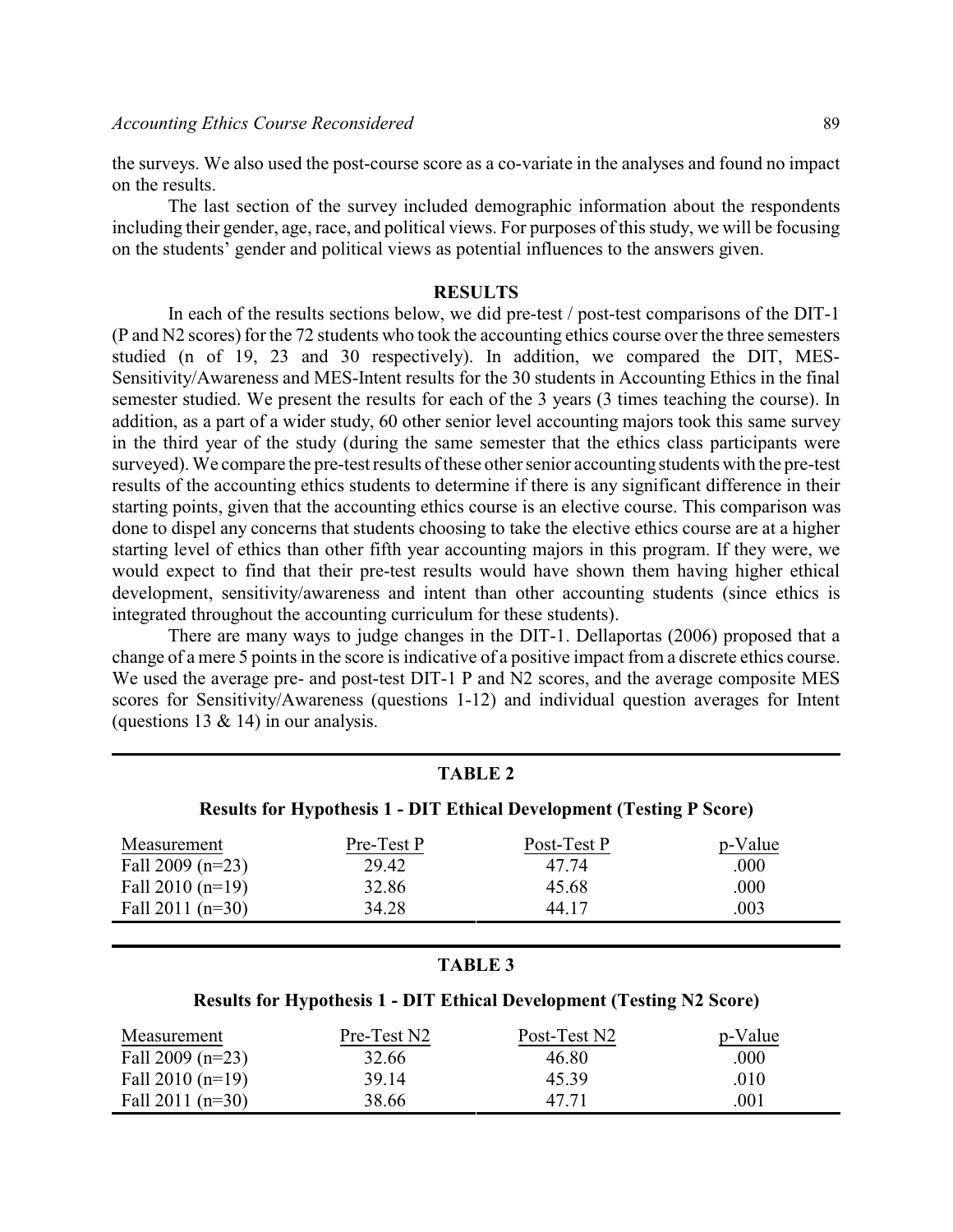# **TABLE 4**

## **Results for Hypothesis 2 - MES Ethical Sensitivity**

| Measurement | Pre-Test MES | Post-Test MES | alue<br>້າ- |
|-------------|--------------|---------------|-------------|
| Fall 2011   | 121.70       | 107.27        | .006        |

## **Result for Hypothesis 1: Increased Ethical Development Using DIT-1**

This hypothesis was tested in all 3 years. Separate DIT-1 analysis was completed for the P and N2 scores. In each of the three years, the overall P-Scores show statistically significant increases; see Table 2. The DIT-1 N2 score analysis yielded similar results; see Table 3. Students' level of overall ethical development was significantly higher at the end of this course than it was at the start of this course. Therefore, hypothesis 1 is supported for each of the three years.

## **Result for Hypothesis 2: Increased Ethical Sensitivity/Awareness Using MES**

This hypothesis was only tested in 2011. The MES-S (items 1-12) went from 121.70 at the start of the semester to 107.27 at the end of the semester, which is a statistically significant improvement in ethical sensitivity (p=.006); see Table 4. Therefore, hypothesis 2 is supported.

#### **Result for Hypothesis 3: Increased Ethical Intent Using MES**

This hypothesis was only tested in 2011. Rather than using a composite score, each of these questions was evaluated separately for consistency with prior research. Question 13 'individual intent' went from 14.20 at the start of the semester to 16.13 at the end of the semester, which is a statistically significant improvement (p=.023); see Table 5. Question 14 'peer intent' went from 12.73 at the beginning of the semester to 14.13 at the end of the semester, which is also a significant improvement (p=.029). Therefore, hypothesis 3 is supported.

#### **TABLE 5**

#### **Results for Hypothesis 3 - MES Ethical Intent**

| Measurement - Fall 2011                  | Pre-Test | Post-Test | p-Value |
|------------------------------------------|----------|-----------|---------|
| I would undertake the same action        | 14.20    | 16.13     | .023    |
| My peers would undertake the same action | 12.73    | 14.33     | .029    |

#### **Sensitivity Analysis**

We investigated the impact of two variables on the results reported above to determine if there could be alternative reasons for the results. The two variables we considered are student gender and student political views.

The potential impact of gender is important. For example, a significant body of research on student cheating has found gender effects. Generally, women are reported as more ethical in this regard (e.g. Becker and Ulstad, 2007). We added student gender to each of the ANOVAs reported above to determine if gender had a significant impact on these results. Results of that covariance analysis showed that gender was not significant for any of the results reported above.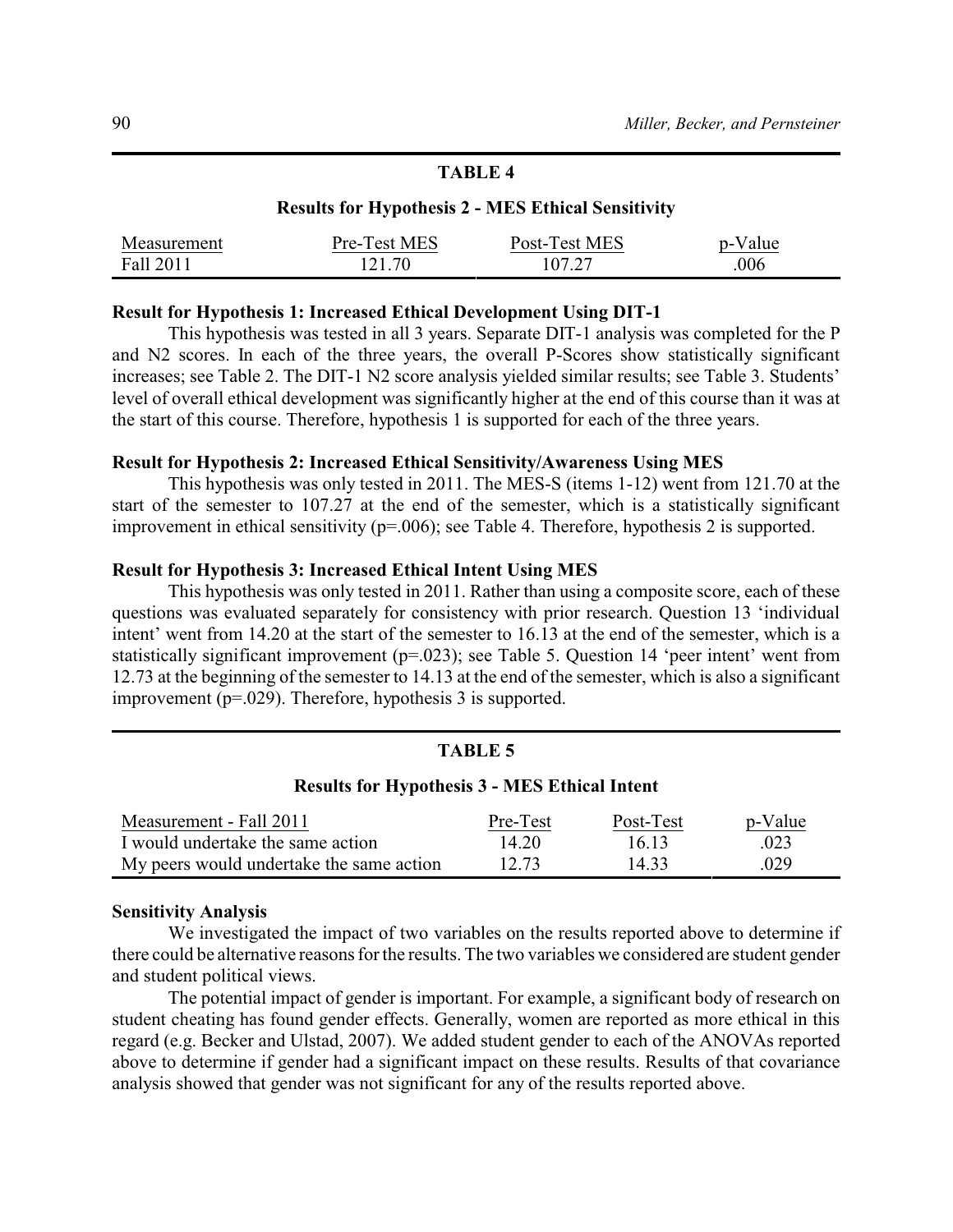#### *Accounting Ethics Course Reconsidered* 91

Some researchers have suggested that political views of respondents can influence the results. Students with different political views may interpret the ethics training in different ways, impacting their ethical development, sensitivity and intent. We used a five point Likert-scale asking respondents 'In terms of your political views, how would you characterize yourself: Very Liberal, Somewhat Liberal, Neither Liberal nor Conservative, Somewhat Conservative or Very Conservative. Roughly 1/3 of the respondents viewed themselves as neither liberal nor conservative, with an even split of the remainder falling into either a conservative or liberal viewpoint. Less than 10% of all respondents viewed themselves as either very liberal or conservative. We used this self-rating as an indication of political views, and added this variable to the ANOVA on the DIT-1 scores as well as the MES-S and the two MES-Iscores. Results of that covariance analysis showed that political view is not significant for any of the results reported above.

Finally, we compared pre-test ANOVA for P, N2, MES-S and two MES-I measures from the ethics students with those of the 60 other senior level accounting students who did not take the ethics course. Results showed that there was no significant differences in starting scores between the Ethics Class students and the Non-ethics Class students.

# **CONCLUSIONS AND FUTURE RESEARCH**

This study showed that an accounting ethics course designed to cover the four stages of the Ethics Education Framework can be effective in increasing students' ethical development (knowing the right thing to do), ethical sensitivity/awareness (ability to recognize ethical components in a given scenario), and ethical intent (intention to do the right thing). A course designed to cover the four stages of the EEF must cover ethical theory, ethical decision making models, accounting specific practice standards and laws, while at the same time requiring the student to apply that knowledge to progressively more complex accounting specific morally problematic scenarios over an extended period of time.

We believe the course outcomes we achieved were caused by the course design. Not only were all 4 stages of the EEF included, they were studied iteratively over a period of time. Prior research has looked at the impact of ethics courses on student ethics, but those courses did not have content that addressed all four stages of the EEF. Further, we believe that ethical intent develops as a result of students gaining an increasingly sophisticated understanding of ethics as they are exposed to deeper and deeper challenges. Many prior studies on the impact of ethics training provided very little iterative practice and limited training periods.

The course in our study was taken by accounting seniors within two semesters of graduating with 150 credits; students had learned some ethics content throughout their required accounting curriculum. Our study implies that stand alone accounting ethics courses can successfully increase students' ethical development, sensitivity/awareness and intent beyond that received from the prevalent ethics integrated model.

However, we acknowledge that this is not a pure test of the integrated versus stand-alone accounting course controversy. The students in this course learned ethics under both methods; they took the stand-alone course after having had a typical level of integrated ethics coverage in their accounting curriculum. It would be interesting to test the impact of this course on students late in their accounting studies who have had no integrated ethics coverage. That would provide a more pure test of the impact of the EEF. As mentioned earlier, previous studies have shown that it is unlikely that accounting students' ethics could be impacted significantly by an ethics course they take before they learn a substantial amount of accounting. Therefore, we cannot recommend simply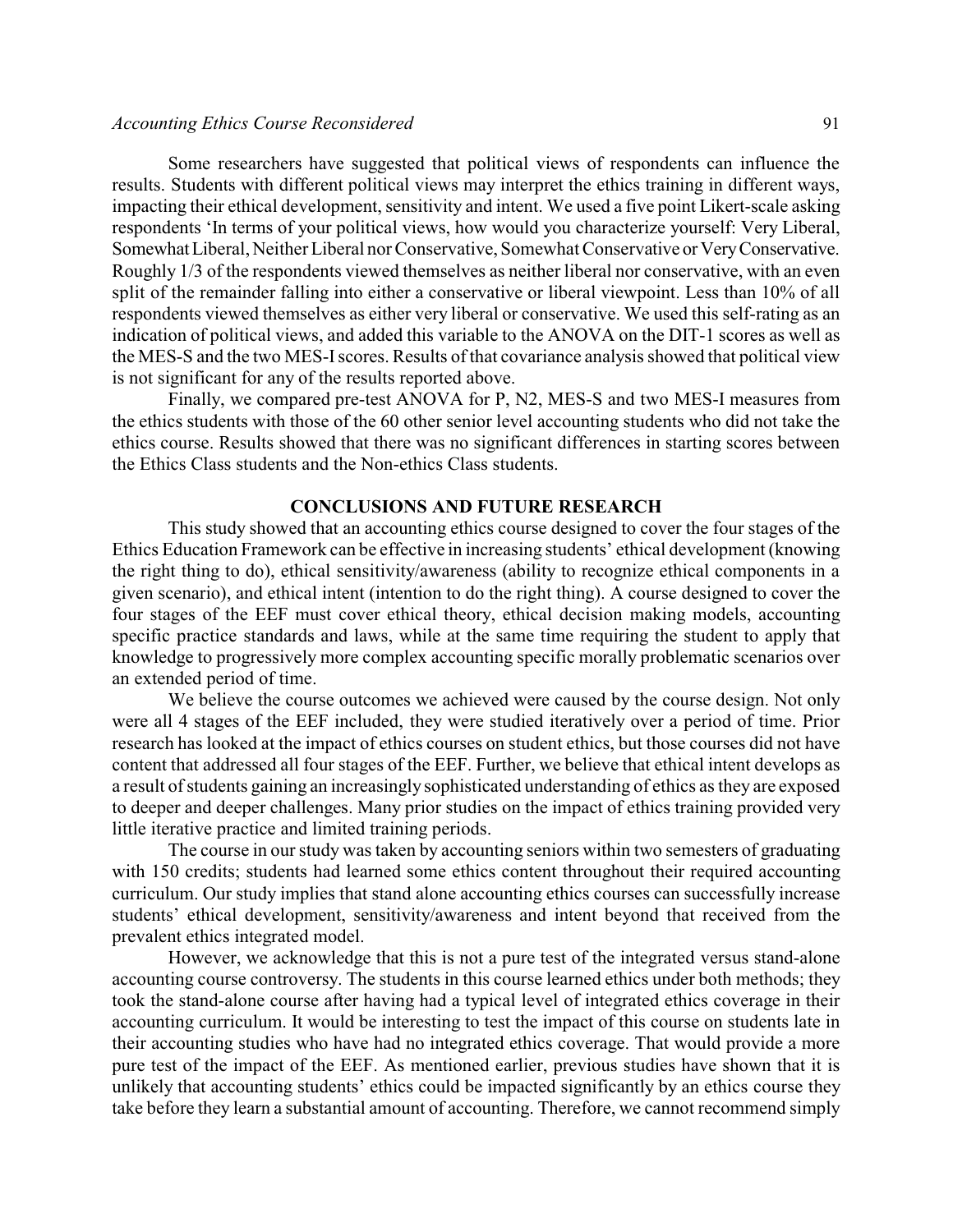adding an EEF-based ethics course to the start of an accounting curriculum and comparing results with students who learned ethics via the integrated method.

Another contribution of this paper is that it provides support for the EEF as a means of determining ethics course content for accounting students. Previous studies have had mixed results in regard to the efficacy of the typical ethics integration method: case studies without the requisite coverage of ethical theories or methodologies for analyzing the issues they highlight. While the AACSB does not mandate specific ethics-related content to include in the accounting curriculum, they do suggest the coverage of ethical theory and other foundational topics as important (AACSB, 2004). Our study provides support for this AACSB suggestion.

Further research into the length of time needed to have an impact on student decision-making may be necessary to determine the best course of action. For example, how much theory do instructors need to include in their courses in order to have a positive impact? How many cases should be assigned and analyzed? We did not manipulate various amounts of theory content nor the number of cases analyzed.

Similarly, we did not investigate whether one specific aspect of the theoretical content had the desired effect, or if it was the cumulative impact of the theory and case examples that had the desired effect. Future research could experiment with different elements of theoretical content to try to makes strides in determining which theoretical content seems most effective, and why. For example, if only two of the three ethical genres were covered, would that have impacted the results?

Future research could also try to determine if the theoretical content needs to be in the same course with specific accounting cases. For example, can we introduce topics related to ethical sensitivity/awareness in one course and those related to ethical development in another? Can we achieve a high level of ethical intent in a capstone course when sensitivity/awareness and intent are taught in earlier courses? The answer to these questions would help accounting programs determine if results similar to ours could be found if students complete a non-business course that covers the theory of ethics, and a discipline-specific course that covers the situation-specific topics for their discipline.

Since this research was limited to ethics in accounting, additional research across other courses (business and nonbusiness) may provide insight in how to improve the impact on student decisions when the ethics training is integrated across several different courses. Could a general ethics course supplemented by an accounting course which covered the professional code of conduct produce similar results?

Financial reporting fraud did not end with the passing of the Sarbanes-Oxley Act of 2002; new cases arise almost every day. However, this study shows that it is possible to have a positive impact on a student's ethical decision-making process if the curriculum combines theory with professional codes including accounting-specific cases and examples in line with the EEF.

#### **STUDY LIMITATIONS**

Dellaportas (2006) proposes that teaching the DIT introduces contamination in the post-test DIT, but exposing students to Kohlberg's theories does not cause this contamination. This course did not teach the DIT, but did teach Kohlberg's theories, so this potential limitation was avoided.

A limitation to the study is the sample size. The sample size is relatively small, so the comparability of the study may be limited. This limitation is minimized to a degree by the consistency of the findings in relation to ethical development from semester to semester. Perhaps, the small n provides an opportunity for further studies in this area.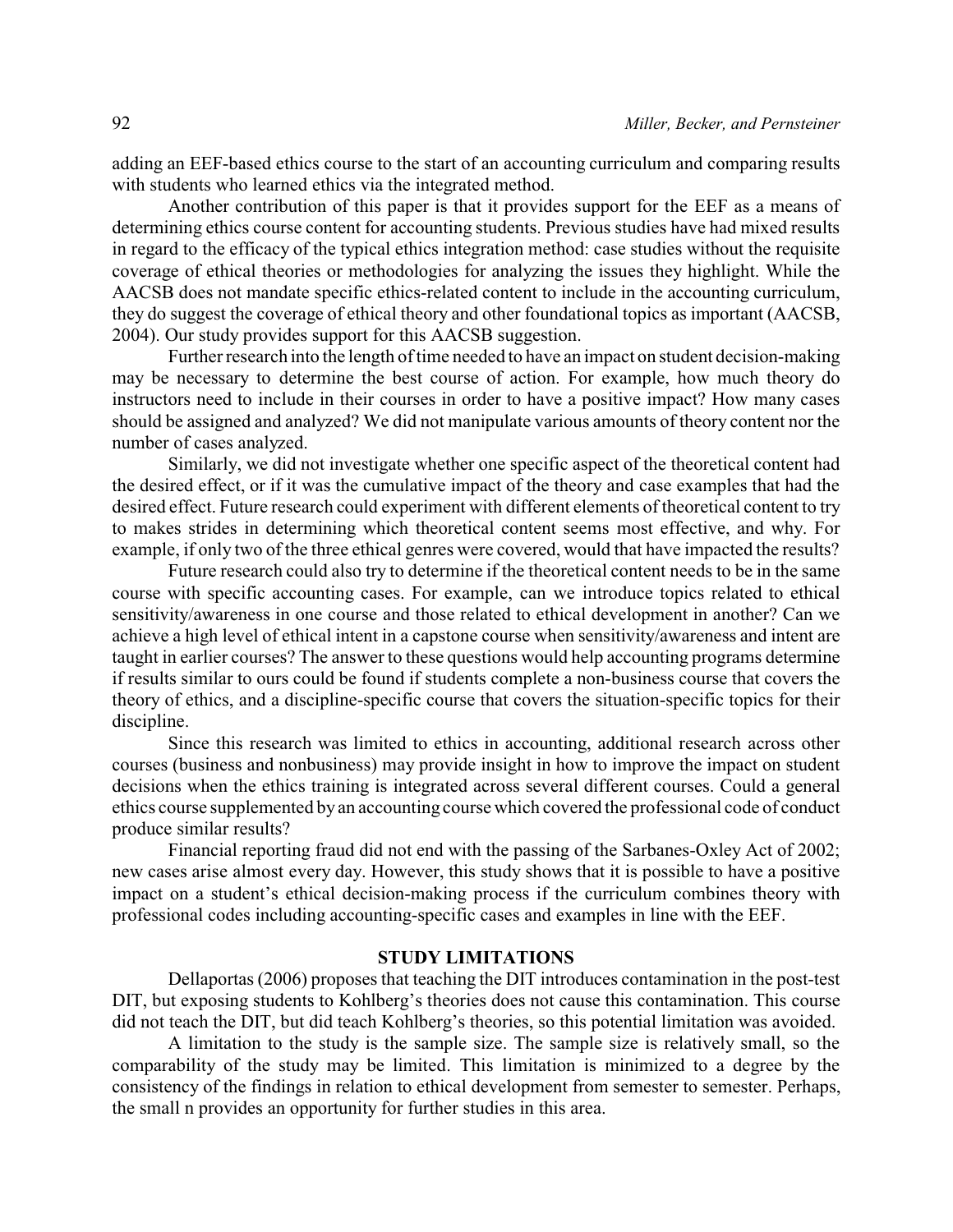## *Accounting Ethics Course Reconsidered* 93

Another limitation is our inability to determine whether students answered the final ethics measures with social desirability response bias. That is, did the students know the answers we wanted them to give or did they provide answers that truly reflect their improved ethical understanding? We will measure this and include it in a future iteration of this course.

We are also aware that ethics courses based on models other than the EEF could yield similar results to those we found. We believe the comprehensive nature of the EEF is important, but there could be other ways to incorporate the elements in a course.

It is also possible that students who took this elective course had above average interest in the course content, making them more receptive to the lessons of the course. This concern is mitigated to a degree by our results showing that the starting scores of ethics students in the study did not differ from those of non-ethics class students at similar points in their accounting education. While we did not measure predisposition to ethics training (we are not aware of an existing scale that measures this), it seems logical that a predisposition would have resulted in a difference between these starting scores if one existed.

# **APPENDIX A Prerequisite Courses to Accounting Ethics**

College of Business Admission and Core:

- Accounting 1 and 2 (Introductory Financial/Managerial Accounting)
- Information Systems
- Micro and Macro Economics
- 4 Professional Development workshops
- Principles of Marketing
- Organizational Behavior
- Operational Management
- Business Law
- Diversity in the Workplace

Accounting Specific Coursework:

- Intermediate Accounting 1 and 2
- Cost Accounting
- Tax Accounting 1 Individual Taxation
- Auditing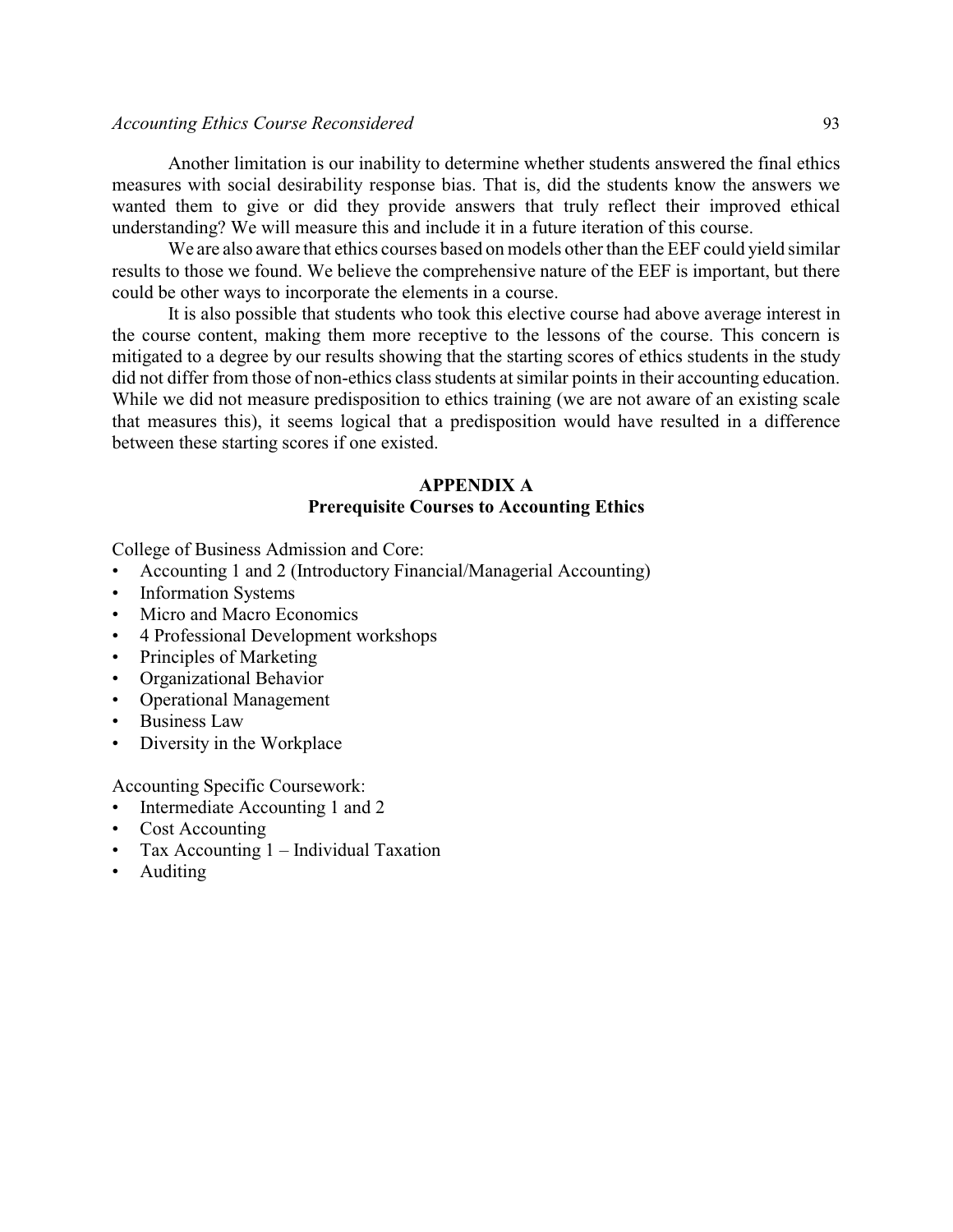# **APPENDIX B The Three Multidimensional Ethics Scale Vignettes**

Vignette 1: A firm has been hard hit by recessionary times and the partners realize that they must scale back. An analysis of productivity suggests that the person most likely to be terminated is a longtime employee with a history of absenteeism due to illness in the family.

- Vignette 2: A manager realizes that the projected quarterly sales figures will not be met, and thus the manager will not receive a bonus. However, there is a customer order which if shipped before the customer needs it will ensure the quarterly bonus but will have no effect on the annual sales figures.
	- Action: the manager ships the order to ensure earning the quarterly sales bonus.
- Vignette 3: A promising start-up company applies for a loan at a bank. The credit manager at the bank is a friend of and frequently goes golfing with the Company's owner. Because of this company's short credit history, it does not meet the bank's normal lending criteria.
	- Action: the credit manager recommends extending the loan.

Action: instead, the partner in charge lays off a younger, but very competent, recent hire.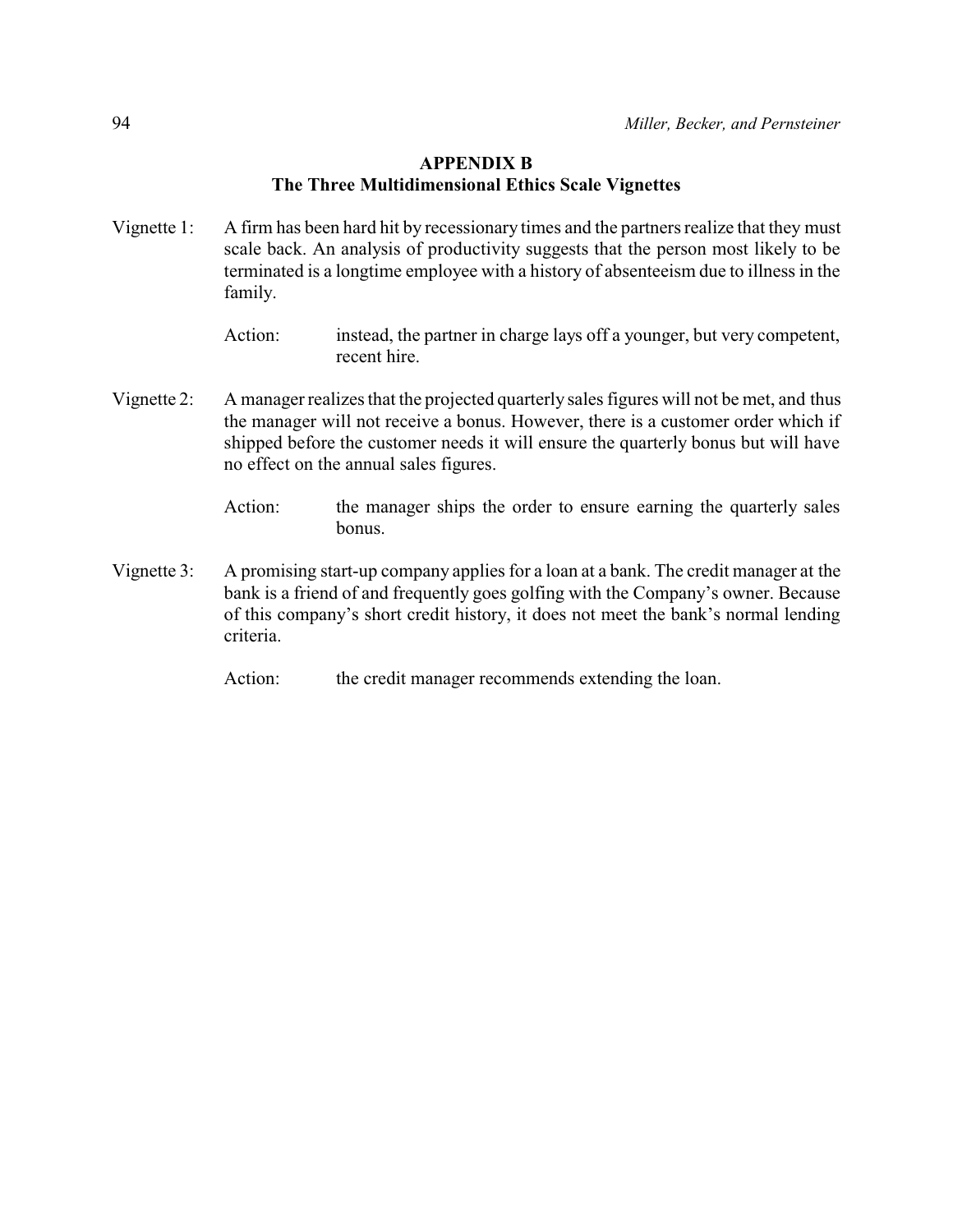# **APPENDIX C The MES Questions**

| 1.  | Unjust                                                                  | 1234567 | Just                                       |                 |           |
|-----|-------------------------------------------------------------------------|---------|--------------------------------------------|-----------------|-----------|
| 2.  | Unfair                                                                  | 1234567 | Fair                                       |                 |           |
| 3.  | Nor morally Right                                                       | 1234567 | <b>Morally Right</b>                       |                 |           |
| 4.  | Not acceptable to my family                                             | 1234567 | Acceptable to my family                    |                 |           |
| 5.  | <b>Culturally Unacceptable</b>                                          | 1234567 | <b>Culturally Acceptable</b>               |                 |           |
| 6.  | <b>Traditionally Unacceptable</b>                                       | 1234567 | <b>Traditionally Acceptable</b>            |                 |           |
| 7.  | Not self-promoting for me                                               | 1234567 | Self-promoting for me                      |                 |           |
| 8.  | Not personally satisfying for me                                        | 1234567 | Personally satisfying me                   |                 |           |
| 9.  | Produces the least utility                                              | 1234567 | Produces the greatest utility              |                 |           |
| 10. | Minimizes benefits while<br>maximizes harm                              | 1234567 | Maximized benefits while minimizes<br>harm |                 |           |
| 11. | Violates an unwritten contract                                          | 1234567 | Does not violate an unwritten contract     |                 |           |
| 12. | Violates an unspoken promise                                            | 1234567 | Does not violate an unspoken promise       |                 |           |
| 13. | The probability that I would undertake the<br>same action is:           |         | High                                       | 1234567         | Low       |
| 14. | The probability that my peers would undertake<br>the same action is:    |         |                                            | High 1234567    | Low       |
| 15. | The action described above is:                                          |         |                                            | Ethical 1234567 | Unethical |
| 16. | Please specify why you feel this action is either ethical or unethical. |         |                                            |                 |           |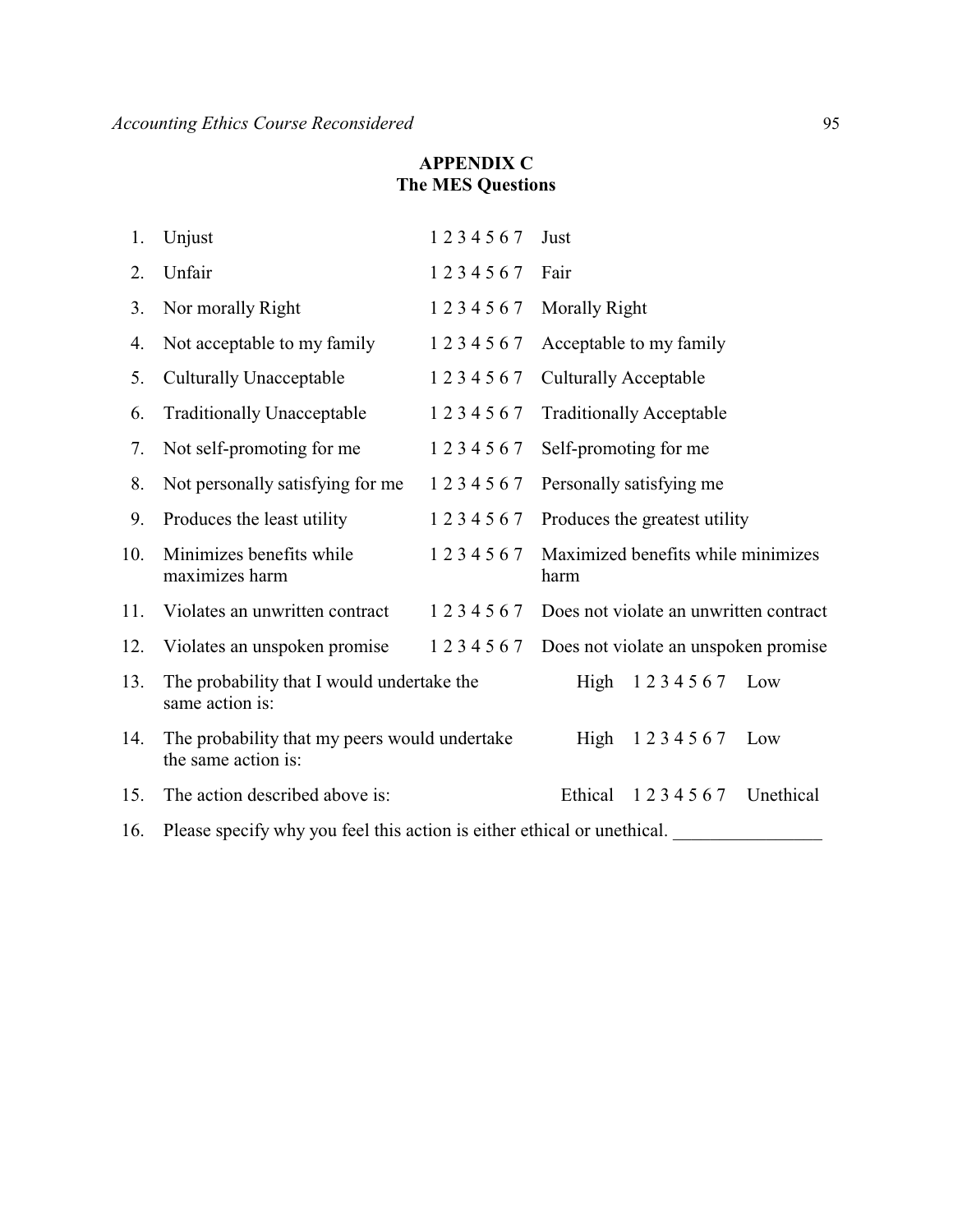#### **REFERENCES**

- Armstrong, M. B. 1993. Ethics and Professionalism in Accounting Education. *Journal of Accounting Education* (Vol. 11) 77-92.
- Association to Advance Collegiate Schools of Business (AACSB) International. 2004. *Ethics Education in Business Schools: Report of the Ethics Education Task Force to AACSB International's Board of Directors.* (St. Louis, MO:AACSB).
- Bampton, R., and C. Cowton. 2013. Taking Stock of Accounting Ethics Scholarship: A Review of the Journal Literature. *Journal of Business Ethics* (Vol. 114, No. 3) 549-563.
- Bean, D. F., and R. A. Bernardi. 2007. Accounting Ethics Courses: Do They Work? *The CPA Journal* (Vol. 77) 64-68.
- Becker, D., and I. C. Ulstad. 2007. Gender Differences in Student Ethics: Are Females Really More Ethical? *Plagiary: Cross-Disciplinary Studies in Plagiarism, Fabrication &Falsification* (Vol. 2, No. 3) 40-49.
- Bishop, T. R. 1992. Integrating Business Ethics into an Undergraduate Curriculum. *Journal of Business Ethics* (Vol. 11, No. 4) 291-299.
- Chan, S., and P. Leung. 2006. The Effects of Accounting Students' Ethical Reasoning and Personal Factors on their Ethical Sensitivity. *Managerial Auditing Journal* (Vol. 21, No. 4) 436-457.
- Cohen, J. R., L. W. Pant, and D. J. Sharp. 1996. Measuring the Ethical Awareness and Ethical Orientation of Canadian Auditors. *Behavioral Research in Accounting* (Supplement) 98-119. \_\_\_\_\_\_\_, \_\_\_\_\_\_\_, and \_\_\_\_\_\_\_. 2001. An Examination of Differences in Ethical Decision-Making
	- between Canadian Business Students and Accounting Professionals. *Journal of Business Ethics* (Vol. 30, No. 4) 319-336.
- Cooper, B. J., P. Leung, S. Dellaportas, B. Jackling, and G. Wong. 2008. Ethics Education for Accounting Students – a Toolkit Approach. *Accounting Education: An International Journal* (Vol. 17, No. 4) 405-430.
- Dellaportas, S. 2006. Making a Difference with a Discrete Course on Accounting Ethics. *Journal of Business Ethics*. (Vol. 65, No. 4) 391-404.
- \_\_\_\_\_\_\_. 2011. Developing an Ethics Education Framework for Accounting. *Journal of Business Ethics Education*. (Vol. 8) 63-82.
- Earley, C. E., and P. T. Kelly. 2004. A Note on Ethics Educational Interventions in an Undergraduate AuditingCourse: Is There an Enron Effect? *Issues in Accounting Education* (Vol. 19, No. 1) 53-71.
- Enomoto, E. K., and B. H. Kramer. 2007. *Leading Through the Quagmire: Ethical Foundations, Critical Methods, and Practical Applications for School Leadership.* (Maryland, Rowman & Littlefield).
- Fleming, D., R. Romanus, and S. Lightner. 2009. The Effect of Professional Context on Accounting Students' Moral Reasoning. *Issues in Accounting Education* (Vol. 24, No. 1) 13-30.
- Fogarty, T. J. 1995. Accountant Ethics: ABrief Examination of Neglected Sociological Dimensions. *Journal of Business Ethics* (Vol. 14, No. 2) 103-115.
- Frank, G., E. Ofobike, and S. Gradisher. 2010. Teaching Business Ethics: A Quandary for Accounting Educators. *Journal of Education for Business* (Vol. 85, No. 3) 132-138.
- Jagger, S. 2011. Ethical Sensitivity: A Foundation for Moral Judgment. *Journal of Business Ethics Education* (Vol. 8) 13-30.
- Jones, D. 2009. A Novel Approach to Business Ethics Training: Improving Moral Reasoning in Just a Few Weeks. *Journal of Business Ethics* (Vol. 88, No. 2) 367-379.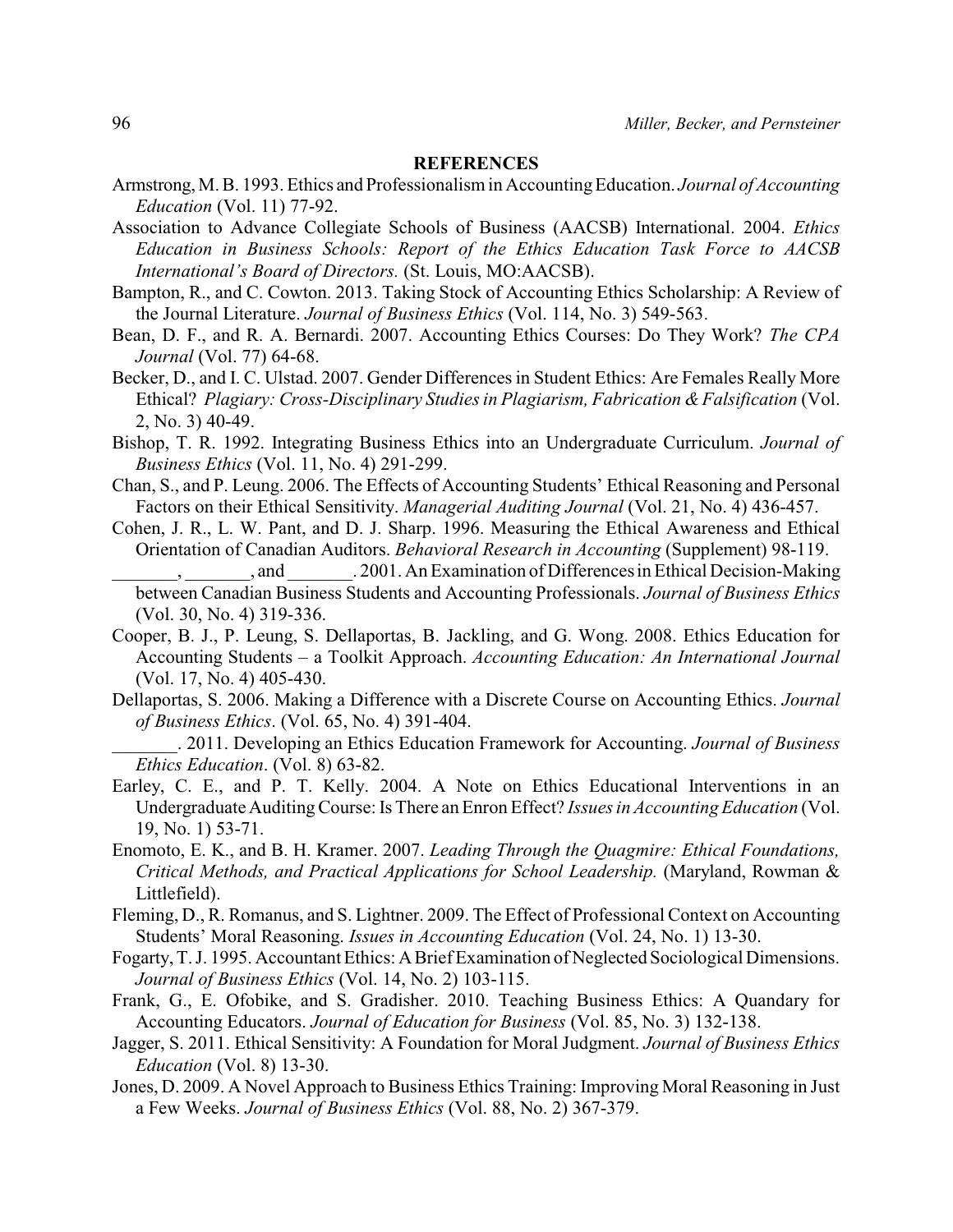- Klimek, J., and K. Wennell. 2011. Ethics in Accounting: An Indispensable Course? *Academy of Educational Leadership Journal* (Vol. 15, No. 4) 107-118.
- Kohlberg, L. 1969. Stage and Sequence: The Cognitive-Developmental Approach to Socialization. In D. A. Goslin (Ed.), *Handbook of Socialization Theory and Research*. (Chicago, Rand McNally).
- Korn, M. 2013. Does an 'A' in Ethics Have Any Value? *Wall Street Journal*. (Feb. 6, 2013) B4.
- Jennings, M. 2004. Incorporating Ethics and Professionalism into Accounting Education and Research: A Discussion of the Voids and Advocacy for Training in Seminal Works in Business Ethics. *Issues in Accounting Education* (Vol. 19. No. 1) 7-26.
- Lampe, J. C., and D. W. Finn. 1994. Teaching Ethics in Accounting Curricula. *Business and Professional Ethics Journal* (Vol. 13, No. 1/2) 89-128.
- Liu, C., L. J. Yao, and N. Hu. 2012. Improving Ethics Education in Accounting: Lessons from Medicine and Law. *Issues in Accounting Education* (Vol. 27. No. 3) 671-690.
- Madison, R. L., and J. J. Schmidt. 2006. Survey of Time Devoted to Ethics in Accountancy Programs in North American Colleges and Universities. *Issues in Accounting Education* (Vol. 21, No. 2) 99-109.
- Mele, D. 2005. Ethical Education in Accounting: Integrating Rules, Values and Virtues. *Journal of Business Ethics* (Vol. 57, No. 1) 97-109.
- Miller, W., and D. Becker. 2011. Ethics in the Accounting Curriculum: What is Really Being Covered? *American Journal of Business Education* (Vol. 4, No. 10) 1-10.
- Mintz, S., and R. Morris. 2008. *Ethical Obligations and Decision Making in Accounting: Text and Cases*. (McGraw Hill Irwin: 1st Edition).
- Puxty, A., P. Sikka, and H. Wilmott. 1994. (Re)forming the Circle: Education, Ethics and Accountancy Practices. *Accounting Education: an International Journal* (Vol. 3, No. 1) 77-92.
- Rest, J. R. 1986. *Moral Development: Advances in Research and Theory*. (New York, Praeger Publishers).
	- \_\_\_\_\_\_\_, D. Narvaez, M. Bebeau, and S. Thoma. 1999. A Neo-Kohlbergian Approach: The DIT and Schema Theory. *Educational Psychology Review* (Vol. 11, No. 4) 291-324.
- \_\_\_\_\_\_\_, S. Thoma, D. Narvaez, and M. Bebeau. 1997. Alchemy and Beyond: Indexing the Defining Issues Test. *Journal of Educational Psychology* (Vol. 89, No. 3) 498-507.
- Ritter, B. A. 2006. Can Business Ethics be Trained? A Study of the Ethical Decision Making Process in Business Students. *Journal of Business Ethics* (Vol. 68) 153-164.
- Roberts, D. H. 2010. Changing Legitimacy Narratives about Professional Ethics and Independence in the 1930's Journal of Accountancy. *Accounting Historians Journal* (Vol. 37, No. 2) 122-128.
- Ryan, T. G., and J. Bisson. 2011. Can Ethics Be Taught? *International Journal of Business and Social Science* (Vol. 2, No. 12) 44-52.
- Sadowski, S., and J. Thomas. 2012. Toward a Convergence of Global Ethics Standards: A Model from the Professional Field of Accountancy. *International Journal of Business and Social Science* (Vol. 3, No. 9) 14-20.
- Scribner, E., and M. P. Dillaway. 1989. Strengthening the Ethics Content of Accounting Courses. *Journal of Accounting Education* (Vol. 7) 41-55.
- Sennetti, J., T. Shawver, and P. Bancroft. 2004. The Moral and Cultural Reasoning of IPO Accounting and Those Assumed Likely to Manage Earnings: A Small Sample Study. *Research on Professional Responsibility and Ethics in Accounting* (Vol. 9) 101-128.